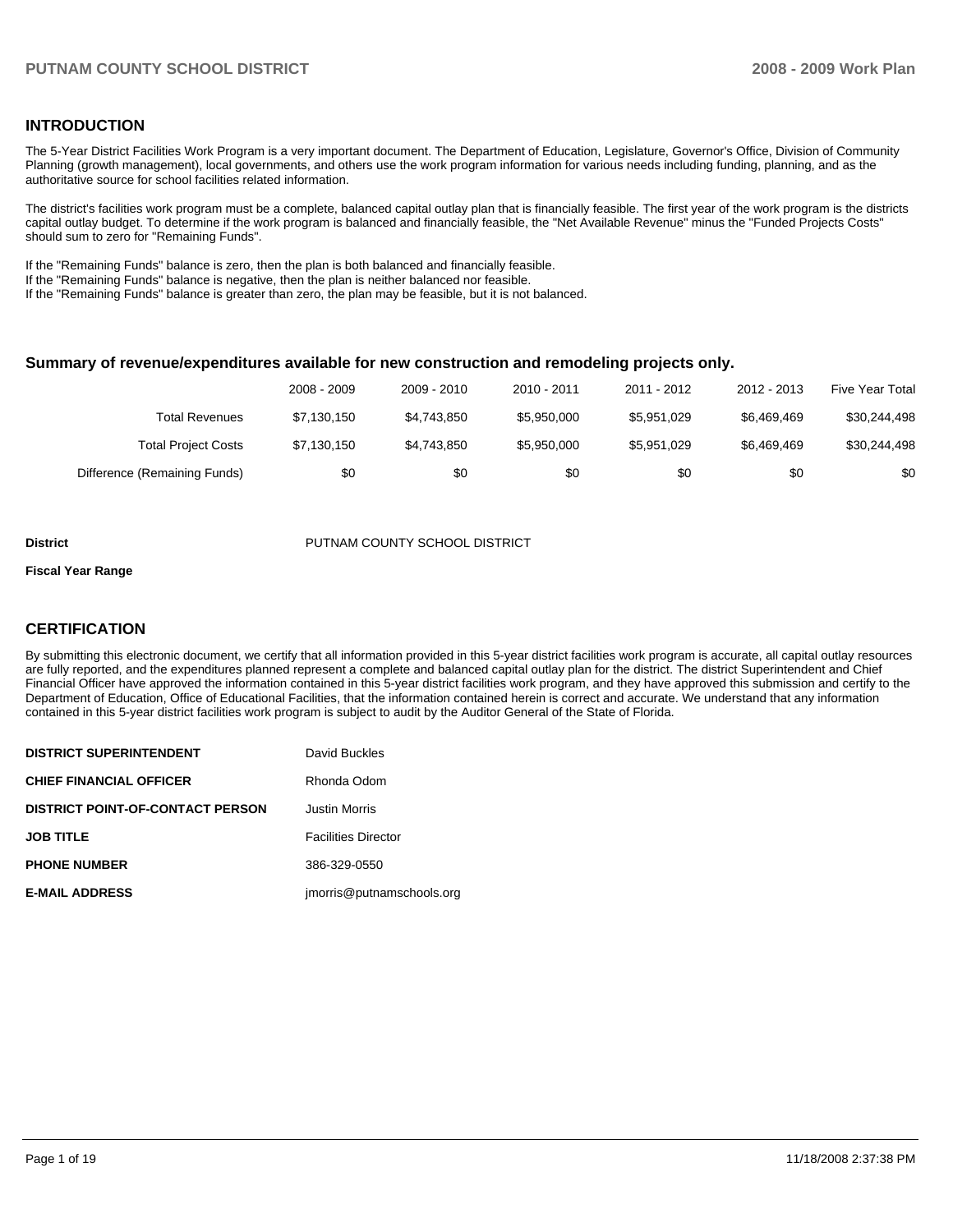# **Expenditures**

#### **Expenditure for Maintenance, Repair and Renovation from 2-Mills and PECO**

Annually, prior to the adoption of the district school budget, each school board must prepare a tentative district facilities work program that includes a schedule of major repair and renovation projects necessary to maintain the educational and ancillary facilities of the district.

| Item           |                                                                                                                                                                                                                                                                                                                                                                                                                                                                                                                                                                                                                                                                                     | 2008 - 2009<br><b>Actual Budget</b> | 2009 - 2010<br>Projected | 2010 - 2011<br>Projected | 2011 - 2012<br>Projected | 2012 - 2013<br>Projected | Total       |  |  |  |  |  |
|----------------|-------------------------------------------------------------------------------------------------------------------------------------------------------------------------------------------------------------------------------------------------------------------------------------------------------------------------------------------------------------------------------------------------------------------------------------------------------------------------------------------------------------------------------------------------------------------------------------------------------------------------------------------------------------------------------------|-------------------------------------|--------------------------|--------------------------|--------------------------|--------------------------|-------------|--|--|--|--|--|
| <b>HVAC</b>    |                                                                                                                                                                                                                                                                                                                                                                                                                                                                                                                                                                                                                                                                                     | \$462,000                           | \$850,000                | \$600,000                | \$750,000                | \$600,000                | \$3,262,000 |  |  |  |  |  |
| Locations:     | BROWNING PEARCE ELEMENTARY (NEW), BROWNING PEARCE ELEMENTARY (OLD), C H PRICE MIDDLE, CRESCENT CITY JUNIOR<br>SENIOR HIGH, DISTRICT RESOURCE CENTER, ELEANOR H MILLER SCHOOL, GEORGE C. MILLER INTERMEDIATE, INTERLACHEN<br>ELEMENTARY, INTERLACHEN SENIOR HIGH, JAMES A LONG ELEMENTARY, KELLEY SMITH ELEMENTARY, MELLON ELEMENTARY,<br>MELROSE ELEMENTARY, MIDDLETON BURNEY ELEMENTARY, NORTH EAST FLORIDA EDUCATION CONSORTIUM, OCHWILLA<br>ELEMENTARY, PALATKA SENIOR HIGH, PUTNAM SUPERINTENDENT'S OFFICE, Q I ROBERTS MIDDLE, RIVER BREEZE<br>ELEMENTARY, ROBERT H JENKINS JR MIDDLE, SCHOOL MAINTENANCE, SERVICE CENTER, W H BEASLEY MIDDLE, WILLIAM D<br>MOSELEY ELEMENTARY |                                     |                          |                          |                          |                          |             |  |  |  |  |  |
| Flooring       |                                                                                                                                                                                                                                                                                                                                                                                                                                                                                                                                                                                                                                                                                     | \$25,000                            | \$25,000                 | \$104.975                | \$125,000                | \$125,000                | \$404,975   |  |  |  |  |  |
| Locations:     | BROWNING PEARCE ELEMENTARY (NEW), BROWNING PEARCE ELEMENTARY (OLD), C H PRICE MIDDLE, CRESCENT CITY JUNIOR<br>SENIOR HIGH, DISTRICT RESOURCE CENTER, ELEANOR H MILLER SCHOOL, GEORGE C. MILLER INTERMEDIATE, INTERLACHEN<br>ELEMENTARY, INTERLACHEN SENIOR HIGH, JAMES A LONG ELEMENTARY, KELLEY SMITH ELEMENTARY, MELLON ELEMENTARY,<br>MELROSE ELEMENTARY, MIDDLETON BURNEY ELEMENTARY, NORTH EAST FLORIDA EDUCATION CONSORTIUM, OCHWILLA<br>ELEMENTARY, PALATKA SENIOR HIGH, PUTNAM SUPERINTENDENT'S OFFICE, Q I ROBERTS MIDDLE, RIVER BREEZE<br>ELEMENTARY, ROBERT H JENKINS JR MIDDLE, SCHOOL MAINTENANCE, SERVICE CENTER, W H BEASLEY MIDDLE, WILLIAM D<br>MOSELEY ELEMENTARY |                                     |                          |                          |                          |                          |             |  |  |  |  |  |
| Roofing        |                                                                                                                                                                                                                                                                                                                                                                                                                                                                                                                                                                                                                                                                                     | \$400,000                           | \$750,000                | \$650,000                | \$750,000                | \$750,000                | \$3,300,000 |  |  |  |  |  |
| Locations:     | BROWNING PEARCE ELEMENTARY (NEW), BROWNING PEARCE ELEMENTARY (OLD), C H PRICE MIDDLE, CRESCENT CITY JUNIOR<br>SENIOR HIGH. DISTRICT RESOURCE CENTER. ELEANOR H MILLER SCHOOL. GEORGE C. MILLER INTERMEDIATE. INTERLACHEN<br>ELEMENTARY, INTERLACHEN SENIOR HIGH, JAMES A LONG ELEMENTARY, KELLEY SMITH ELEMENTARY, MELLON ELEMENTARY,<br>MELROSE ELEMENTARY, MIDDLETON BURNEY ELEMENTARY, NORTH EAST FLORIDA EDUCATION CONSORTIUM, OCHWILLA<br>ELEMENTARY, PALATKA SENIOR HIGH, PUTNAM SUPERINTENDENT'S OFFICE, Q I ROBERTS MIDDLE, RIVER BREEZE<br>ELEMENTARY, ROBERT H JENKINS JR MIDDLE, SCHOOL MAINTENANCE, SERVICE CENTER, W H BEASLEY MIDDLE, WILLIAM D<br>MOSELEY ELEMENTARY |                                     |                          |                          |                          |                          |             |  |  |  |  |  |
| Safety to Life |                                                                                                                                                                                                                                                                                                                                                                                                                                                                                                                                                                                                                                                                                     | \$10,000                            | \$100,000                | \$100,000                | \$150,000                | \$150,000                | \$510,000   |  |  |  |  |  |
| Locations:     | BROWNING PEARCE ELEMENTARY (NEW), BROWNING PEARCE ELEMENTARY (OLD), C H PRICE MIDDLE, CRESCENT CITY JUNIOR<br>SENIOR HIGH, DISTRICT RESOURCE CENTER, ELEANOR H MILLER SCHOOL, GEORGE C. MILLER INTERMEDIATE, INTERLACHEN<br>ELEMENTARY, INTERLACHEN SENIOR HIGH, JAMES A LONG ELEMENTARY, KELLEY SMITH ELEMENTARY, MELLON ELEMENTARY,<br>MELROSE ELEMENTARY, MIDDLETON BURNEY ELEMENTARY, NORTH EAST FLORIDA EDUCATION CONSORTIUM, OCHWILLA<br>ELEMENTARY, PALATKA SENIOR HIGH, PUTNAM SUPERINTENDENT'S OFFICE, Q I ROBERTS MIDDLE, RIVER BREEZE<br>ELEMENTARY, ROBERT H JENKINS JR MIDDLE, SCHOOL MAINTENANCE, SERVICE CENTER, W H BEASLEY MIDDLE, WILLIAM D<br>MOSELEY ELEMENTARY |                                     |                          |                          |                          |                          |             |  |  |  |  |  |
| Fencing        |                                                                                                                                                                                                                                                                                                                                                                                                                                                                                                                                                                                                                                                                                     | \$25,000                            | \$75,000                 | \$75,000                 | \$100,000                | \$100,000                | \$375,000   |  |  |  |  |  |
| Locations:     | BROWNING PEARCE ELEMENTARY (NEW), BROWNING PEARCE ELEMENTARY (OLD), C H PRICE MIDDLE, CRESCENT CITY JUNIOR<br>SENIOR HIGH, DISTRICT RESOURCE CENTER, ELEANOR H MILLER SCHOOL, GEORGE C. MILLER INTERMEDIATE, INTERLACHEN<br>ELEMENTARY, INTERLACHEN SENIOR HIGH, JAMES A LONG ELEMENTARY, KELLEY SMITH ELEMENTARY, MELLON ELEMENTARY,<br>MELROSE ELEMENTARY, MIDDLETON BURNEY ELEMENTARY, NORTH EAST FLORIDA EDUCATION CONSORTIUM, OCHWILLA<br>ELEMENTARY, PALATKA SENIOR HIGH, PUTNAM SUPERINTENDENT'S OFFICE, Q I ROBERTS MIDDLE, RIVER BREEZE<br>ELEMENTARY, ROBERT H JENKINS JR MIDDLE, SCHOOL MAINTENANCE, SERVICE CENTER, W H BEASLEY MIDDLE, WILLIAM D<br>MOSELEY ELEMENTARY |                                     |                          |                          |                          |                          |             |  |  |  |  |  |
| Parking        |                                                                                                                                                                                                                                                                                                                                                                                                                                                                                                                                                                                                                                                                                     | \$105,000                           | \$120,000                | \$100,000                | \$100,000                | \$100,000                | \$525,000   |  |  |  |  |  |
| Locations:     | BROWNING PEARCE ELEMENTARY (NEW), C H PRICE MIDDLE, CRESCENT CITY JUNIOR SENIOR HIGH, ELEANOR H MILLER<br>SCHOOL, GEORGE C. MILLER INTERMEDIATE, INTERLACHEN ELEMENTARY, INTERLACHEN SENIOR HIGH, KELLEY SMITH<br>ELEMENTARY, MELROSE ELEMENTARY, MIDDLETON BURNEY ELEMENTARY, OCHWILLA ELEMENTARY, PALATKA SENIOR HIGH,<br>ROBERT H JENKINS JR MIDDLE, W H BEASLEY MIDDLE, WILLIAM D MOSELEY ELEMENTARY                                                                                                                                                                                                                                                                            |                                     |                          |                          |                          |                          |             |  |  |  |  |  |
| Electrical     |                                                                                                                                                                                                                                                                                                                                                                                                                                                                                                                                                                                                                                                                                     | \$100,000                           | \$200,000                | \$100,000                | \$300,000                | \$100,000                | \$800,000   |  |  |  |  |  |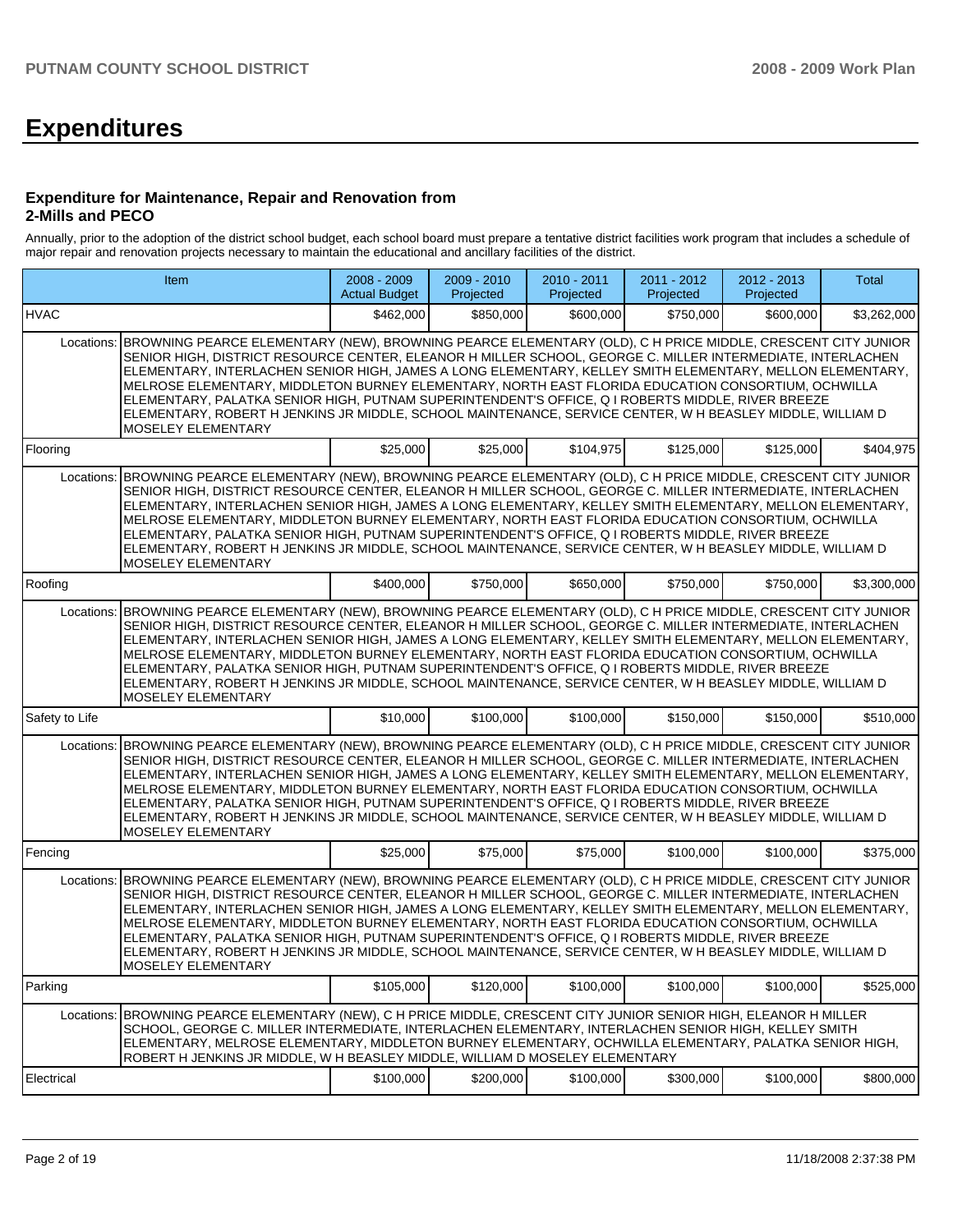|                                                                                                                                                                                                                                                                                                                                                                                                                                                                                                                                                                                                                                                                                                   | Locations: BROWNING PEARCE ELEMENTARY (NEW), BROWNING PEARCE ELEMENTARY (OLD), C H PRICE MIDDLE, CRESCENT CITY JUNIOR<br>SENIOR HIGH, DISTRICT RESOURCE CENTER, ELEANOR H MILLER SCHOOL, GEORGE C. MILLER INTERMEDIATE, INTERLACHEN<br>ELEMENTARY. INTERLACHEN SENIOR HIGH. JAMES A LONG ELEMENTARY. KELLEY SMITH ELEMENTARY. MELLON ELEMENTARY.<br>MELROSE ELEMENTARY, MIDDLETON BURNEY ELEMENTARY, NORTH EAST FLORIDA EDUCATION CONSORTIUM, OCHWILLA<br>ELEMENTARY, PALATKA SENIOR HIGH, PUTNAM SUPERINTENDENT'S OFFICE, Q I ROBERTS MIDDLE, RIVER BREEZE<br>ELEMENTARY, ROBERT H JENKINS JR MIDDLE, SCHOOL MAINTENANCE, SERVICE CENTER, W H BEASLEY MIDDLE, WILLIAM D<br><b>MOSELEY ELEMENTARY</b> |             |             |             |             |             |              |  |  |  |  |
|---------------------------------------------------------------------------------------------------------------------------------------------------------------------------------------------------------------------------------------------------------------------------------------------------------------------------------------------------------------------------------------------------------------------------------------------------------------------------------------------------------------------------------------------------------------------------------------------------------------------------------------------------------------------------------------------------|-------------------------------------------------------------------------------------------------------------------------------------------------------------------------------------------------------------------------------------------------------------------------------------------------------------------------------------------------------------------------------------------------------------------------------------------------------------------------------------------------------------------------------------------------------------------------------------------------------------------------------------------------------------------------------------------------------|-------------|-------------|-------------|-------------|-------------|--------------|--|--|--|--|
| Fire Alarm                                                                                                                                                                                                                                                                                                                                                                                                                                                                                                                                                                                                                                                                                        |                                                                                                                                                                                                                                                                                                                                                                                                                                                                                                                                                                                                                                                                                                       | \$45,000    | \$50,000    | \$50,000    | \$150,000   | \$50,000    | \$345,000    |  |  |  |  |
|                                                                                                                                                                                                                                                                                                                                                                                                                                                                                                                                                                                                                                                                                                   | Locations: BROWNING PEARCE ELEMENTARY (NEW), BROWNING PEARCE ELEMENTARY (OLD), C H PRICE MIDDLE, CRESCENT CITY JUNIOR<br>SENIOR HIGH, DISTRICT RESOURCE CENTER, ELEANOR H MILLER SCHOOL, GEORGE C. MILLER INTERMEDIATE, INTERLACHEN<br>ELEMENTARY, INTERLACHEN SENIOR HIGH, JAMES A LONG ELEMENTARY, KELLEY SMITH ELEMENTARY, MELLON ELEMENTARY,<br>MELROSE ELEMENTARY, MIDDLETON BURNEY ELEMENTARY, NORTH EAST FLORIDA EDUCATION CONSORTIUM, OCHWILLA<br>ELEMENTARY, PALATKA SENIOR HIGH, PUTNAM SUPERINTENDENT'S OFFICE, Q I ROBERTS MIDDLE, RIVER BREEZE<br>ELEMENTARY, ROBERT H JENKINS JR MIDDLE, SCHOOL MAINTENANCE, SERVICE CENTER, W H BEASLEY MIDDLE, WILLIAM D<br><b>MOSELEY ELEMENTARY</b> |             |             |             |             |             |              |  |  |  |  |
| Telephone/Intercom System                                                                                                                                                                                                                                                                                                                                                                                                                                                                                                                                                                                                                                                                         |                                                                                                                                                                                                                                                                                                                                                                                                                                                                                                                                                                                                                                                                                                       | \$15,000    | \$115,000   | \$75,000    | \$75,000    | \$75,000    | \$355,000    |  |  |  |  |
|                                                                                                                                                                                                                                                                                                                                                                                                                                                                                                                                                                                                                                                                                                   | Locations: MIDDLETON BURNEY ELEMENTARY, OCHWILLA ELEMENTARY, WILLIAM D MOSELEY ELEMENTARY                                                                                                                                                                                                                                                                                                                                                                                                                                                                                                                                                                                                             |             |             |             |             |             |              |  |  |  |  |
| <b>Closed Circuit Television</b>                                                                                                                                                                                                                                                                                                                                                                                                                                                                                                                                                                                                                                                                  |                                                                                                                                                                                                                                                                                                                                                                                                                                                                                                                                                                                                                                                                                                       | \$10,000    | \$10,000    | \$10,000    | \$10,000    | \$10,000    | \$50,000     |  |  |  |  |
|                                                                                                                                                                                                                                                                                                                                                                                                                                                                                                                                                                                                                                                                                                   | Locations: BROWNING PEARCE ELEMENTARY (NEW), BROWNING PEARCE ELEMENTARY (OLD), C H PRICE MIDDLE, CRESCENT CITY JUNIOR<br>SENIOR HIGH, DISTRICT RESOURCE CENTER, ELEANOR H MILLER SCHOOL, GEORGE C. MILLER INTERMEDIATE, INTERLACHEN<br>ELEMENTARY, INTERLACHEN SENIOR HIGH, JAMES A LONG ELEMENTARY, KELLEY SMITH ELEMENTARY, MELLON ELEMENTARY,<br>MELROSE ELEMENTARY, MIDDLETON BURNEY ELEMENTARY, NORTH EAST FLORIDA EDUCATION CONSORTIUM, OCHWILLA<br>ELEMENTARY, PALATKA SENIOR HIGH, PUTNAM SUPERINTENDENT'S OFFICE, Q I ROBERTS MIDDLE, RIVER BREEZE<br>ELEMENTARY, ROBERT H JENKINS JR MIDDLE, SCHOOL MAINTENANCE, SERVICE CENTER, W H BEASLEY MIDDLE, WILLIAM D<br>MOSELEY ELEMENTARY        |             |             |             |             |             |              |  |  |  |  |
| Paint                                                                                                                                                                                                                                                                                                                                                                                                                                                                                                                                                                                                                                                                                             |                                                                                                                                                                                                                                                                                                                                                                                                                                                                                                                                                                                                                                                                                                       | \$60,000    | \$60,000    | \$60,000    | \$100,000   | \$100,000   | \$380.000    |  |  |  |  |
| Locations:                                                                                                                                                                                                                                                                                                                                                                                                                                                                                                                                                                                                                                                                                        | BROWNING PEARCE ELEMENTARY (NEW), BROWNING PEARCE ELEMENTARY (OLD), C H PRICE MIDDLE, CRESCENT CITY JUNIOR<br>SENIOR HIGH, DISTRICT RESOURCE CENTER, ELEANOR H MILLER SCHOOL, GEORGE C. MILLER INTERMEDIATE, INTERLACHEN<br>ELEMENTARY, INTERLACHEN SENIOR HIGH, JAMES A LONG ELEMENTARY, KELLEY SMITH ELEMENTARY, MELLON ELEMENTARY,<br>MELROSE ELEMENTARY, MIDDLETON BURNEY ELEMENTARY, NORTH EAST FLORIDA EDUCATION CONSORTIUM, OCHWILLA<br>ELEMENTARY. PALATKA SENIOR HIGH. PUTNAM SUPERINTENDENT'S OFFICE. Q I ROBERTS MIDDLE. RIVER BREEZE<br>ELEMENTARY, ROBERT H JENKINS JR MIDDLE, SCHOOL MAINTENANCE, SERVICE CENTER, W H BEASLEY MIDDLE, WILLIAM D<br><b>MOSELEY ELEMENTARY</b>            |             |             |             |             |             |              |  |  |  |  |
| Maintenance/Repair                                                                                                                                                                                                                                                                                                                                                                                                                                                                                                                                                                                                                                                                                |                                                                                                                                                                                                                                                                                                                                                                                                                                                                                                                                                                                                                                                                                                       | \$0         | \$100,000   | \$175,000   | \$100,000   | \$250.000   | \$625.000    |  |  |  |  |
| BROWNING PEARCE ELEMENTARY (NEW), BROWNING PEARCE ELEMENTARY (OLD), C H PRICE MIDDLE, CRESCENT CITY JUNIOR<br>Locations:<br>SENIOR HIGH, DISTRICT RESOURCE CENTER, ELEANOR H MILLER SCHOOL, GEORGE C. MILLER INTERMEDIATE, INTERLACHEN<br>ELEMENTARY, INTERLACHEN SENIOR HIGH, JAMES A LONG ELEMENTARY, KELLEY SMITH ELEMENTARY, MELLON ELEMENTARY,<br>MELROSE ELEMENTARY, MIDDLETON BURNEY ELEMENTARY, NORTH EAST FLORIDA EDUCATION CONSORTIUM, OCHWILLA<br>ELEMENTARY, PALATKA SENIOR HIGH, PUTNAM SUPERINTENDENT'S OFFICE, Q I ROBERTS MIDDLE, RIVER BREEZE<br>ELEMENTARY, ROBERT H JENKINS JR MIDDLE, SCHOOL MAINTENANCE, SERVICE CENTER, W H BEASLEY MIDDLE, WILLIAM D<br>MOSELEY ELEMENTARY |                                                                                                                                                                                                                                                                                                                                                                                                                                                                                                                                                                                                                                                                                                       |             |             |             |             |             |              |  |  |  |  |
|                                                                                                                                                                                                                                                                                                                                                                                                                                                                                                                                                                                                                                                                                                   | <b>Sub Total:</b>                                                                                                                                                                                                                                                                                                                                                                                                                                                                                                                                                                                                                                                                                     | \$1,257,000 | \$2,455,000 | \$2,099,975 | \$2,710,000 | \$2,410,000 | \$10,931,975 |  |  |  |  |

| <b>PECO Maintenance Expenditures</b> | \$873,254 | \$1.048.710 | \$1,403,548 | \$1,327,665 | \$1.323.030 | \$5,976,207 |
|--------------------------------------|-----------|-------------|-------------|-------------|-------------|-------------|
| Two Mill Sub Total:                  | \$643,746 | \$1.756.290 | \$946,427   | \$1.482.335 | \$1.186.970 | \$6,015,768 |

| Other Items              | $2008 - 2009$<br><b>Actual Budget</b>          | $2009 - 2010$<br>Projected | $2010 - 2011$<br>Projected | $2011 - 2012$<br>Projected | $2012 - 2013$<br>Projected | <b>Total</b> |  |  |  |
|--------------------------|------------------------------------------------|----------------------------|----------------------------|----------------------------|----------------------------|--------------|--|--|--|
| Gym Bleacher Replacement | \$0                                            | \$50,000                   | \$50,000                   | \$0 <sub>1</sub>           | \$0 <sub>l</sub>           | \$100,000    |  |  |  |
|                          | Locations C H PRICE MIDDLE, W H BEASLEY MIDDLE |                            |                            |                            |                            |              |  |  |  |
| Asbestos Abatement       | \$10,000                                       | \$50,000                   | \$50,000                   | \$50,000                   | \$50,000                   | \$210,000    |  |  |  |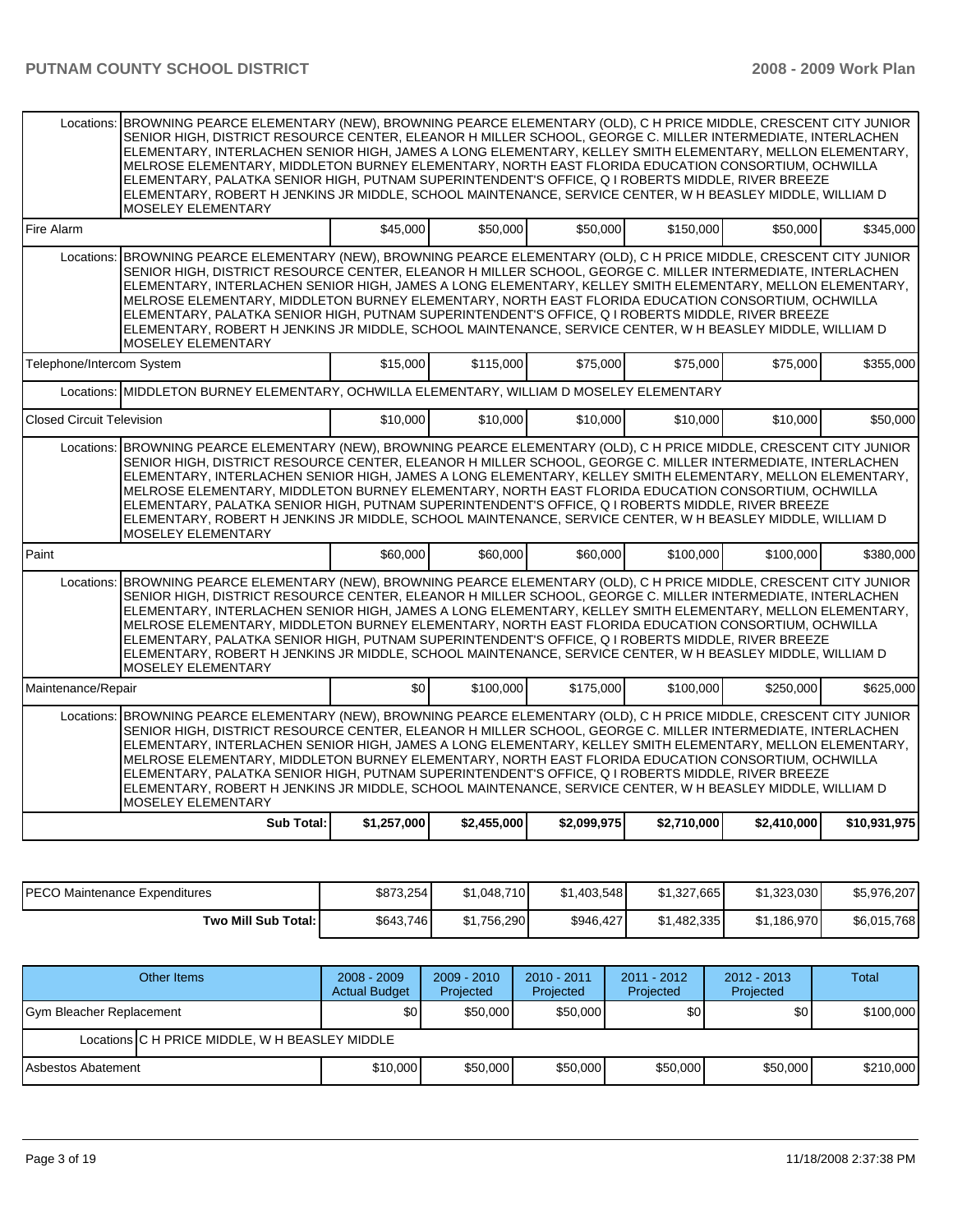|                      | Locations BROWNING PEARCE ELEMENTARY (NEW), BROWNING PEARCE ELEMENTARY (OLD), C H PRICE MIDDLE, CRESCENT CITY<br>JUNIOR SENIOR HIGH, DISTRICT RESOURCE CENTER, ELEANOR H MILLER SCHOOL, GEORGE C. MILLER INTERMEDIATE,<br>INTERLACHEN ELEMENTARY, INTERLACHEN SENIOR HIGH, JAMES A LONG ELEMENTARY, KELLEY SMITH ELEMENTARY,<br>MELLON ELEMENTARY, MELROSE ELEMENTARY, MIDDLETON BURNEY ELEMENTARY, NORTH EAST FLORIDA EDUCATION<br>CONSORTIUM, OCHWILLA ELEMENTARY, PALATKA SENIOR HIGH, PUTNAM SUPERINTENDENT'S OFFICE, Q I ROBERTS MIDDLE,<br>RIVER BREEZE ELEMENTARY, ROBERT H JENKINS JR MIDDLE, SCHOOL MAINTENANCE, SERVICE CENTER, W H BEASLEY<br>MIDDLE, WILLIAM D MOSELEY ELEMENTARY |             |                  |             |             |             |              |  |  |
|----------------------|-----------------------------------------------------------------------------------------------------------------------------------------------------------------------------------------------------------------------------------------------------------------------------------------------------------------------------------------------------------------------------------------------------------------------------------------------------------------------------------------------------------------------------------------------------------------------------------------------------------------------------------------------------------------------------------------------|-------------|------------------|-------------|-------------|-------------|--------------|--|--|
| Ceiling and Lighting |                                                                                                                                                                                                                                                                                                                                                                                                                                                                                                                                                                                                                                                                                               | \$250,000   | \$250,000        | \$50,000    | \$50,000    | \$50,000    | \$650,000    |  |  |
|                      | Locations BROWNING PEARCE ELEMENTARY (NEW), BROWNING PEARCE ELEMENTARY (OLD), C H PRICE MIDDLE, CRESCENT CITY<br>JUNIOR SENIOR HIGH, DISTRICT RESOURCE CENTER, ELEANOR H MILLER SCHOOL, GEORGE C. MILLER INTERMEDIATE,<br>INTERLACHEN ELEMENTARY, INTERLACHEN SENIOR HIGH, JAMES A LONG ELEMENTARY, KELLEY SMITH ELEMENTARY,<br>MELLON ELEMENTARY, MELROSE ELEMENTARY, MIDDLETON BURNEY ELEMENTARY, NORTH EAST FLORIDA EDUCATION<br>CONSORTIUM, OCHWILLA ELEMENTARY, PALATKA SENIOR HIGH, PUTNAM SUPERINTENDENT'S OFFICE, Q I ROBERTS MIDDLE,<br>RIVER BREEZE ELEMENTARY, ROBERT H JENKINS JR MIDDLE, SCHOOL MAINTENANCE, SERVICE CENTER, W H BEASLEY<br>MIDDLE, WILLIAM D MOSELEY ELEMENTARY |             |                  |             |             |             |              |  |  |
| Resurface PE tracks  |                                                                                                                                                                                                                                                                                                                                                                                                                                                                                                                                                                                                                                                                                               | \$0         | \$0 <sub>1</sub> | \$100,000   | \$0         | \$0         | \$100,000    |  |  |
|                      | Locations CRESCENT CITY JUNIOR SENIOR HIGH, INTERLACHEN SENIOR HIGH                                                                                                                                                                                                                                                                                                                                                                                                                                                                                                                                                                                                                           |             |                  |             |             |             |              |  |  |
|                      | Total:                                                                                                                                                                                                                                                                                                                                                                                                                                                                                                                                                                                                                                                                                        | \$1,517,000 | \$2,805,000      | \$2,349,975 | \$2,810,000 | \$2,510,000 | \$11,991,975 |  |  |

#### **Local Two Mill Expenditure For Maintenance, Repair and Renovation**

Anticipated expenditures expected from local funding sources over the years covered by the current work plan.

| <b>Item</b>                             | $2008 - 2009$<br><b>Actual Budget</b> | 2009 - 2010<br>Projected | $2010 - 2011$<br>Projected | 2011 - 2012<br>Projected | 2012 - 2013<br>Projected | Total        |
|-----------------------------------------|---------------------------------------|--------------------------|----------------------------|--------------------------|--------------------------|--------------|
| Remaining Maint and Repair from 2 Mills | \$643,746                             | \$1,756,290              | \$946,427                  | \$1,482,335              | \$1,186,970              | \$6,015,768  |
| Maintenance/Repair Salaries             | \$0                                   | \$0                      | \$0                        | \$0                      | \$0                      | \$0          |
| School Bus Purchases                    | \$0                                   | \$898,611                | \$916,583                  | \$934,915                | \$953,613                | \$3,703,722  |
| Other Vehicle Purchases                 | \$0                                   | \$0                      | \$0                        | \$0                      | \$0                      | \$0          |
| Capital Outlay Equipment                | \$80,025                              | \$100,000                | \$100,000                  | \$100,000                | \$100,000                | \$480,025    |
| <b>Rent/Lease Payments</b>              | \$0                                   | \$0                      | \$0                        | \$0                      | \$0                      | \$0          |
| <b>COP Debt Service</b>                 | \$0                                   | \$0                      | \$0                        | \$0                      | \$0                      | \$0          |
| Rent/Lease Relocatables                 | \$0                                   | \$0                      | \$0                        | \$0                      | \$0                      | \$0          |
| <b>Environmental Problems</b>           | \$0                                   | \$0                      | \$0                        | \$0                      | \$0                      | \$0          |
| s.1011.14 Debt Service                  | \$0                                   | \$0                      | \$0                        | \$0                      | \$0                      | \$0          |
| <b>Special Facilities Account</b>       | \$0                                   | \$0                      | \$0                        | \$0                      | \$0                      | \$0          |
| <b>Local Expenditure Totals:</b>        | \$723,771                             | \$2,754,901              | \$1,963,010                | \$2,517,250              | \$2,240,583              | \$10,199,515 |

# **Revenue**

### **2 Mill Revenue Source**

Schedule of Estimated Capital Outlay Revenue from each currently approved source which is estimated to be available for expenditures on the projects included in the tentative district facilities work program. All amounts are NET after considering carryover balances, interest earned, new COP's, 1011.14 and 1011.15 loans, etc. Districts cannot use 2-Mill funds for salaries except for those explicitly associated with maintenance/repair projects. (1011.71 (5), F.S.)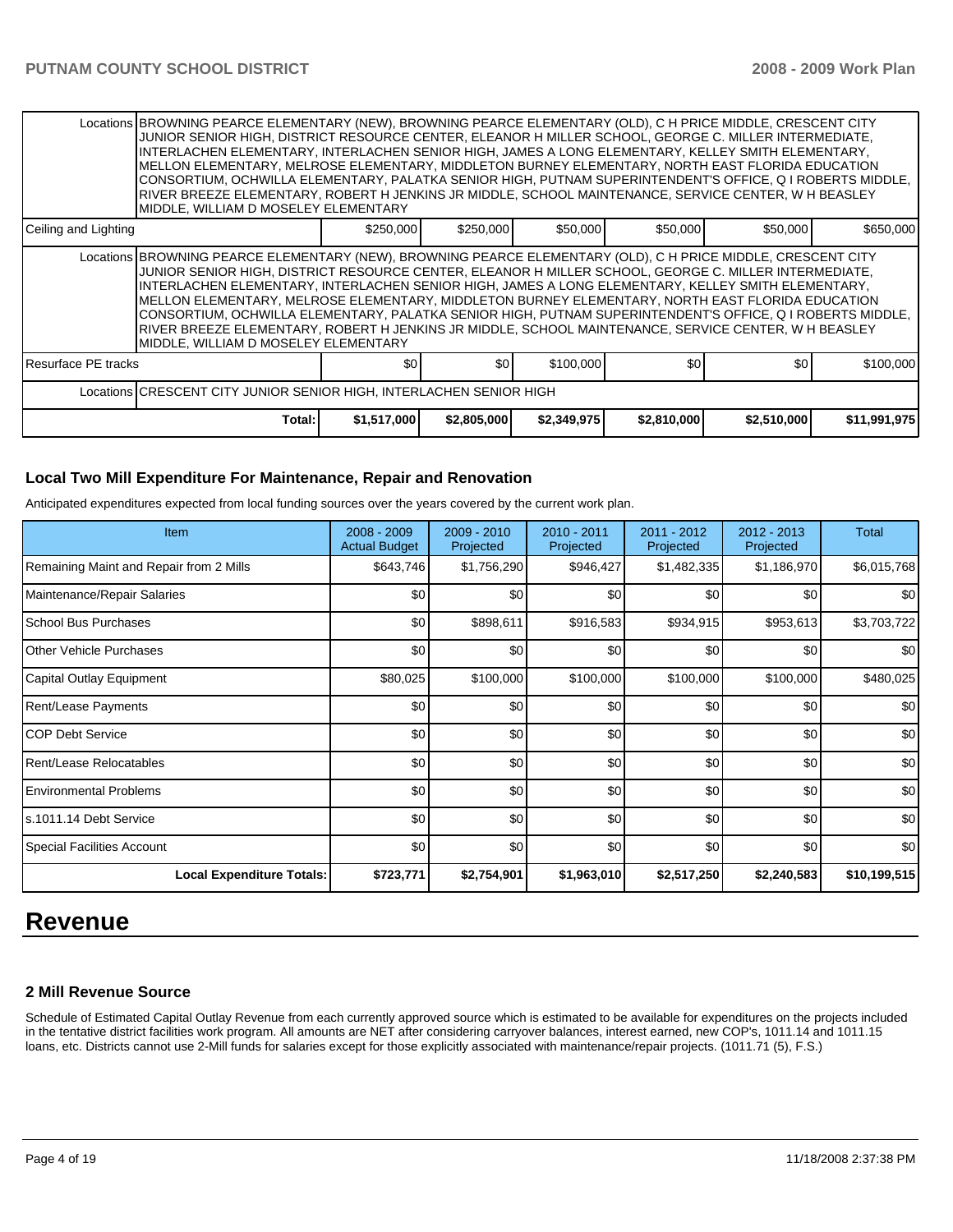# PUTNAM COUNTY SCHOOL DISTRICT **2008 - 2009 Work Plan**

| <b>Item</b>                                                                    | Fund | $2008 - 2009$<br><b>Actual Value</b> | $2009 - 2010$<br>Projected | $2010 - 2011$<br>Projected | 2011 - 2012<br>Projected | $2012 - 2013$<br>Projected | Total            |
|--------------------------------------------------------------------------------|------|--------------------------------------|----------------------------|----------------------------|--------------------------|----------------------------|------------------|
| (1) Non-exempt property<br>assessed valuation                                  |      | \$4,221,125,886                      | \$4,261,614,343            | \$4,470,853,588            | \$4,728,875,143          | \$5,002,226,243            | \$22,684,695,203 |
| (2) The Millege projected for<br>discretionary capital outlay per<br>s.1011.71 |      | 1.75                                 | 1.75                       | 1.75                       | 1.75                     | 1.75                       |                  |
| (3) Full value of the 2-Mill<br>discretionary capital outlay per<br>s.1011.71  |      | \$7,017,622                          | \$7,084,934                | \$7,432,794                | \$7,861,755              | \$8,316,201                | \$37,713,306     |
| (4) Value of the portion of the 2-<br>Mills ACTUALLY levied                    | 370  | \$7,017,622                          | \$7,084,934                | \$7,432,794                | \$7,861,755              | \$8,316,201                | \$37,713,306     |
| $(5)$ Difference of lines $(3)$ and $(4)$                                      |      | \$0                                  | \$0                        | \$0                        | \$0                      | \$0                        | \$0              |

# **PECO Revenue Source**

The figure in the row designated "PECO Maintenance" will be subtracted from funds available for new construction because PECO maintenance dollars cannot be used for new construction.

| Item                                 | Fund | $2008 - 2009$<br><b>Actual Budget</b> | $2009 - 2010$<br>Projected | 2010 - 2011<br>Projected | 2011 - 2012<br>Projected | $2012 - 2013$<br>Projected | Total       |
|--------------------------------------|------|---------------------------------------|----------------------------|--------------------------|--------------------------|----------------------------|-------------|
| <b>IPECO New Construction</b>        | 340  | \$272.482                             | \$0 <sub>1</sub>           | \$61.399                 | \$187,707                | \$75,034                   | \$596,622   |
| <b>PECO Maintenance Expenditures</b> |      | \$873.254                             | \$1,048,710                | \$1,403,548              | \$1,327,665              | \$1,323,030                | \$5,976,207 |
|                                      |      | \$1,145,736                           | \$1,048,710                | \$1,464,947              | \$1,515,372              | \$1,398,064                | \$6,572,829 |

# **CO & DS Revenue Source**

Revenue from Capital Outlay and Debt Service funds.

| Item                                               | Fund  | $2008 - 2009$<br><b>Actual Budget</b> | $2009 - 2010$<br>Projected | $2010 - 2011$<br>Projected | 2011 - 2012<br>Projected | $2012 - 2013$<br>Projected | Total     |
|----------------------------------------------------|-------|---------------------------------------|----------------------------|----------------------------|--------------------------|----------------------------|-----------|
| ICO & DS Cash Flow-through<br><b>I</b> Distributed | 360   | \$132.269                             | \$132,269                  | \$132.269                  | \$132.269                | \$132,269                  | \$661,345 |
| ICO & DS Interest on<br>Undistributed CO           | 360 l | \$11.548                              | \$11,548                   | \$11.548                   | \$11.548                 | \$11,548                   | \$57,740  |
|                                                    |       | \$143.817                             | \$143,817                  | \$143.817                  | \$143.817                | \$143,817                  | \$719,085 |

#### **Fair Share Revenue Source**

All legally binding commitments for proportionate fair-share mitigation for impacts on public school facilities must be included in the 5-year district work program.

Nothing reported for this section.

#### **Sales Surtax Referendum**

Specific information about any referendum for a 1-cent or ½-cent surtax referendum during the previous year.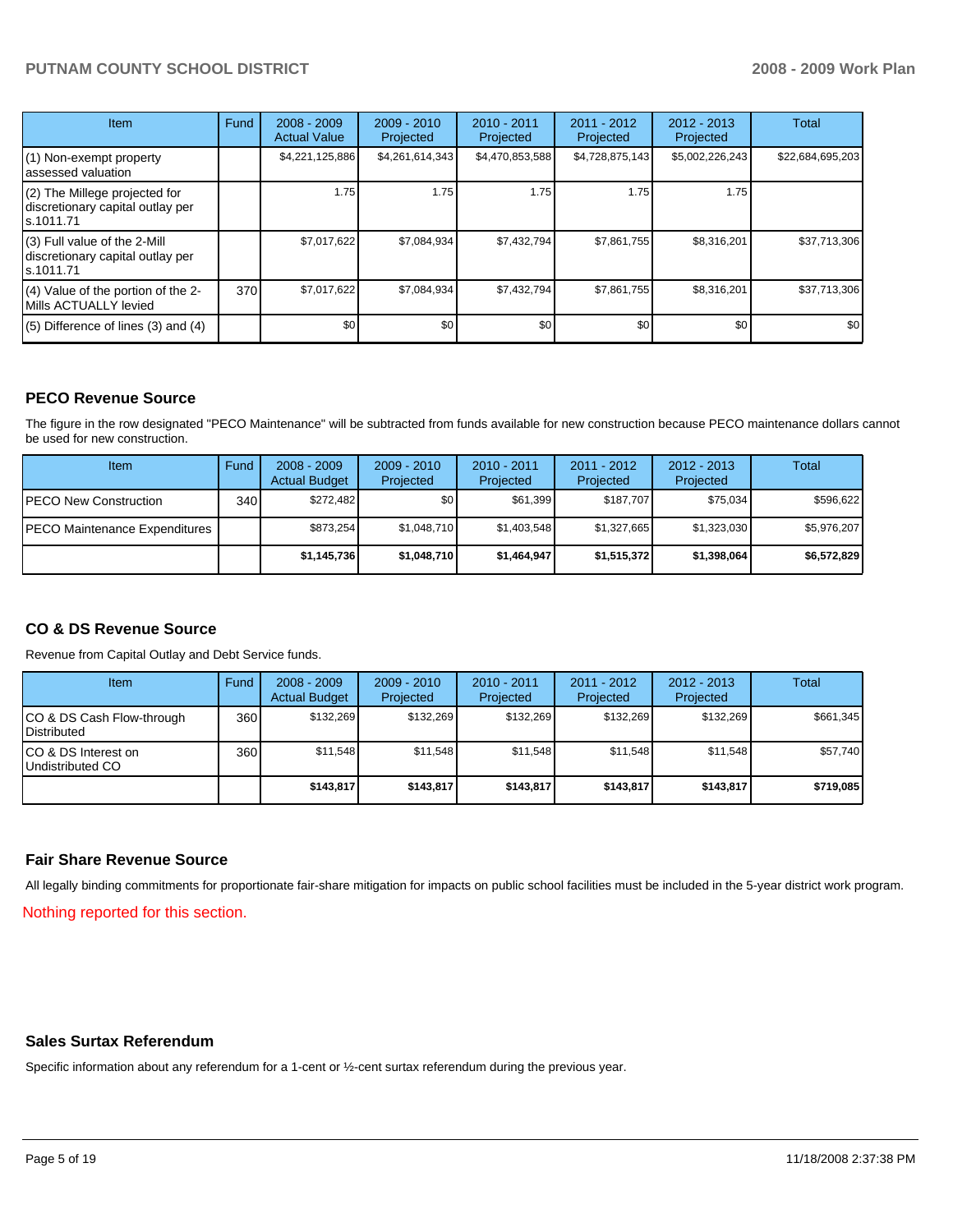#### Did the school district hold a surtax referendum during the past fiscal year 2007 - 2008?

# **Additional Revenue Source**

Any additional revenue sources

| Item                                                                                                   | 2008 - 2009<br><b>Actual Value</b> | 2009 - 2010<br>Projected | 2010 - 2011<br>Projected | 2011 - 2012<br>Projected | 2012 - 2013<br>Projected | <b>Total</b> |
|--------------------------------------------------------------------------------------------------------|------------------------------------|--------------------------|--------------------------|--------------------------|--------------------------|--------------|
| Proceeds from a s.1011.14/15 F.S. Loans                                                                | \$0                                | \$0                      | \$0                      | \$0                      | \$0                      | \$0          |
| District Bonds - Voted local bond<br>referendum proceeds per s.9, Art VII<br><b>State Constitution</b> | \$0                                | \$0                      | \$0                      | \$0                      | \$0                      | \$0          |
| Proceeds from Special Act Bonds                                                                        | \$0                                | \$0                      | \$0                      | \$0                      | \$0                      | \$0          |
| Estimated Revenue from CO & DS Bond<br>Sale                                                            | \$70,000                           | \$70,000                 | \$75,000                 | \$75,000                 | \$75,000                 | \$365,000    |
| Proceeds from Voted Capital<br>Improvements millage                                                    | \$0                                | \$0                      | \$0                      | \$0                      | \$0                      | \$0          |
| Other Revenue for Other Capital Projects                                                               | \$0                                | \$0                      | \$0                      | \$0                      | \$0                      | \$0          |
| Proceeds from 1/2 cent sales surtax<br>authorized by school board                                      | \$0                                | \$0                      | \$0                      | \$0                      | \$0                      | \$0          |
| Proceeds from local governmental<br>infrastructure sales surtax                                        | \$0                                | \$0                      | \$0                      | \$0                      | \$0                      | \$0          |
| Proceeds from Certificates of<br>Participation (COP's) Sale                                            | \$0                                | \$0                      | \$0                      | \$0                      | \$0                      | \$0          |
| Classrooms First Bond proceeds amount<br>authorized in FY 1997-98                                      | \$0                                | \$0                      | \$0                      | \$0                      | \$0                      | \$0          |
| <b>Classrooms for Kids</b>                                                                             | \$0                                | \$0                      | \$0                      | \$0                      | \$0                      | \$0          |
| <b>District Equity Recognition</b>                                                                     | \$0                                | \$0                      | \$0                      | \$0                      | \$0                      | \$0          |
| <b>Federal Grants</b>                                                                                  | \$0                                | \$0                      | \$0                      | \$0                      | \$0                      | \$0          |
| Proportionate share mitigation (actual<br>cash revenue only, not in kind donations)                    | \$0                                | \$0                      | \$0                      | \$0                      | \$0                      | \$0          |
| Impact fees received                                                                                   | \$0                                | \$0                      | \$0                      | \$0                      | \$0                      | \$0          |
| Private donations                                                                                      | \$0                                | \$0                      | \$0                      | \$0                      | \$0                      | \$0          |
| Grants from local governments or not-for-<br>profit organizations                                      | \$0                                | \$0                      | \$0                      | \$0                      | \$0                      | \$0          |
| Interest, Including Profit On Investment                                                               | \$100,000                          | \$100,000                | \$100,000                | \$100,000                | \$100,000                | \$500,000    |
| Revenue from Bonds pledging proceeds<br>from 1 cent or 1/2 cent Sales Surtax                           | \$0                                | \$0                      | \$0                      | \$0                      | \$0                      | \$0          |
| <b>Fund Balance Carried Forward</b>                                                                    | \$250,000                          | \$100,000                | \$100,000                | \$100,000                | \$0                      | \$550,000    |
| <b>Obligated Fund Balance Carried Forward</b>                                                          | \$0                                | \$0                      | \$0                      | \$0                      | \$0                      | \$0          |
| <b>Special Facilities Account</b>                                                                      | \$0                                | \$0                      | \$0                      | \$0                      | \$0                      | \$0          |
| One Cent - 1/2 Cent Sales Surtax Debt<br>Service                                                       | \$0                                | \$0                      | \$0                      | \$0                      | \$0                      | \$0          |
| <b>Subtotal</b>                                                                                        | \$420,000                          | \$270,000                | \$275,000                | \$275,000                | \$175,000                | \$1,415,000  |

# **Total Revenue Summary**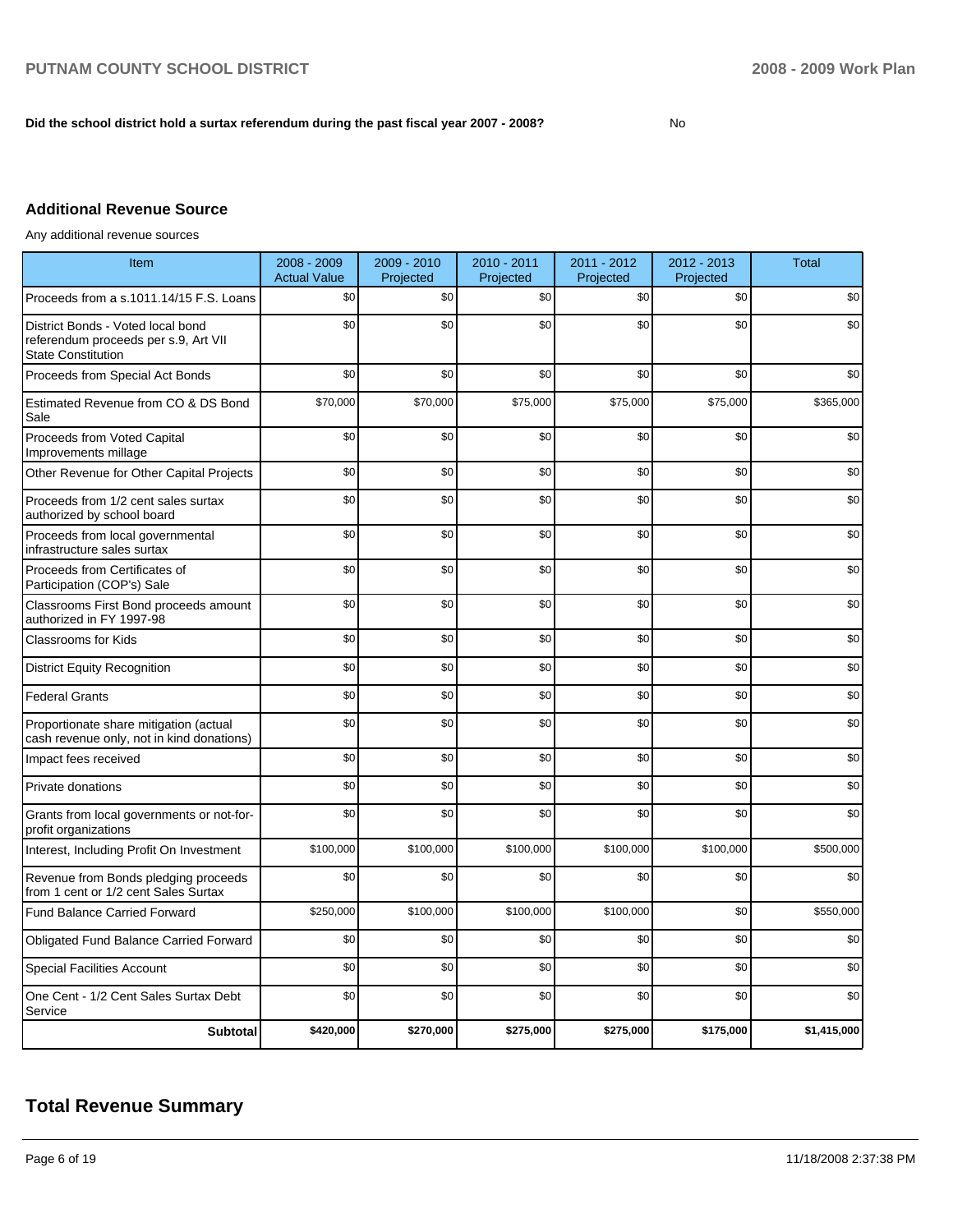| <b>Item Name</b>                                              | $2008 - 2009$<br><b>Budget</b> | $2009 - 2010$<br>Projected | $2010 - 2011$<br>Projected | $2011 - 2012$<br>Projected | $2012 - 2013$<br>Projected | <b>Five Year Total</b> |
|---------------------------------------------------------------|--------------------------------|----------------------------|----------------------------|----------------------------|----------------------------|------------------------|
| Local Two Mill Discretionary Capital<br>Outlay Revenue        | \$7,017,622                    | \$7,084,934                | \$7,432,794                | \$7,861,755                | \$8,316,201                | \$37,713,306           |
| PECO and 2 Mill Maint and Other 2 Mill<br><b>Expenditures</b> | (\$723,771)                    | (\$2,754,901)              | (\$1,963,010)              | (\$2,517,250)              | (\$2,240,583)              | (\$10,199,515)         |
| <b>PECO Maintenance Revenue</b>                               | \$873.254                      | \$1,048,710                | \$1,403,548                | \$1,327,665                | \$1,323,030                | \$5,976,207            |
| <b>Available 2 Mill for New Construction</b>                  | \$6,293,851                    | \$4,330,033                | \$5,469,784                | \$5,344,505                | \$6,075,618                | \$27,513,791           |

| <b>Item Name</b>                      | $2008 - 2009$<br><b>Budget</b> | $2009 - 2010$<br>Projected | $2010 - 2011$<br>Projected | $2011 - 2012$<br>Projected | $2012 - 2013$<br>Projected | <b>Five Year Total</b> |
|---------------------------------------|--------------------------------|----------------------------|----------------------------|----------------------------|----------------------------|------------------------|
| ICO & DS Revenue                      | \$143,817                      | \$143,817                  | \$143.817                  | \$143,817                  | \$143,817                  | \$719,085              |
| <b>IPECO New Construction Revenue</b> | \$272,482                      | \$0                        | \$61,399                   | \$187,707                  | \$75,034                   | \$596,622              |
| <b>I</b> Other/Additional Revenue     | \$420,000                      | \$270,000                  | \$275,000                  | \$275,000                  | \$175,000                  | \$1,415,000            |
| <b>Total Additional Revenuel</b>      | \$836.299                      | \$413,817                  | \$480.216                  | \$606,524                  | \$393,851                  | \$2,730,707            |
| <b>Total Available Revenue</b>        | \$7,130,150                    | \$4,743,850                | \$5,950,000                | \$5,951,029                | \$6,469,469                | \$30,244,498           |

# **Project Schedules**

# **Capacity Project Schedules**

A schedule of capital outlay projects necessary to ensure the availability of satisfactory classrooms for the projected student enrollment in K-12 programs.

Nothing reported for this section.

| <b>Planned Cost:</b>     |  |  |  |
|--------------------------|--|--|--|
| <b>Student Stations:</b> |  |  |  |
| <b>Total Classrooms:</b> |  |  |  |
| Gross Sq Ft:             |  |  |  |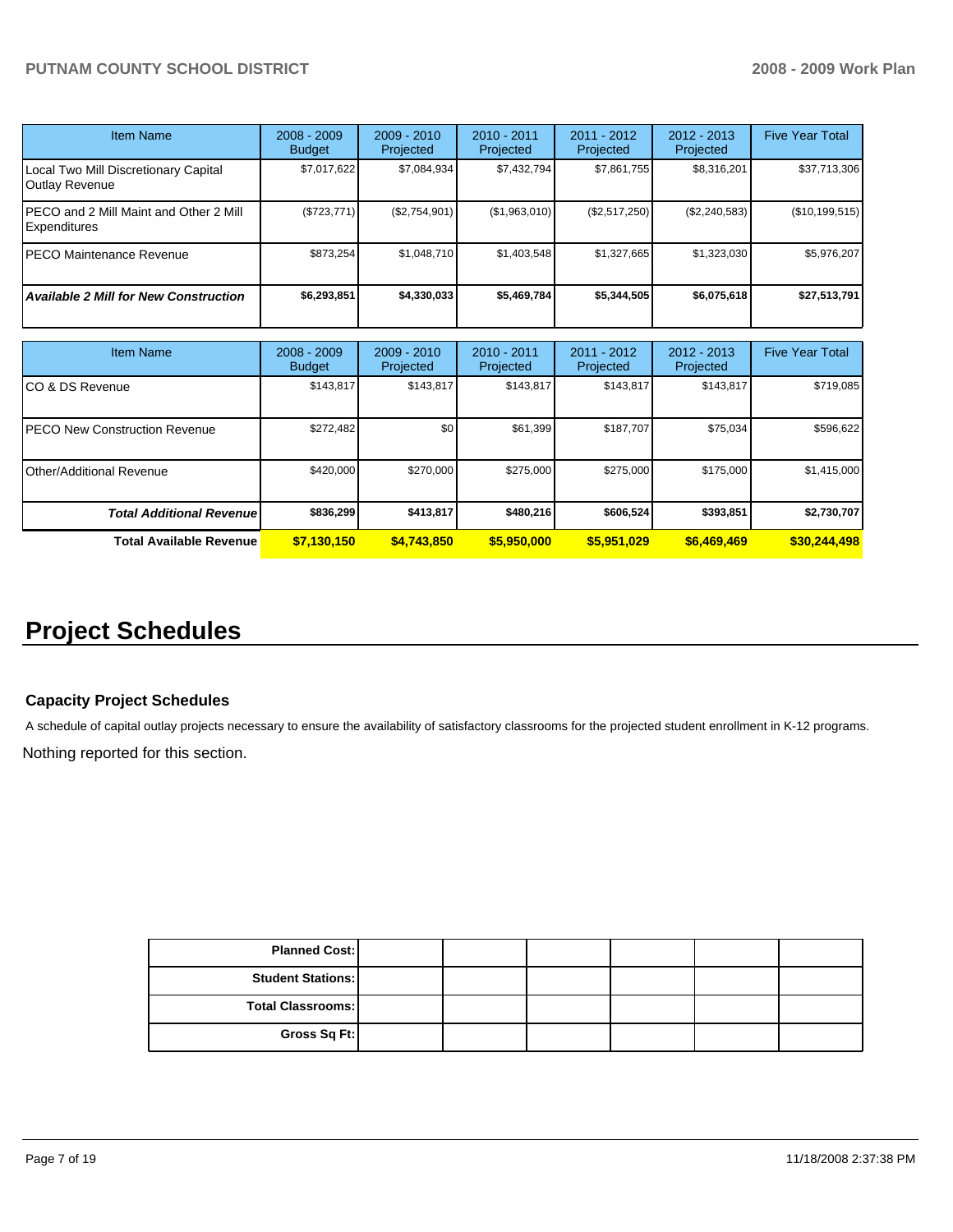# **Other Project Schedules**

Major renovations, remodeling, and additions of capital outlay projects that do not add capacity to schools.

| <b>Project Description</b>                              | Location                                          | 2008 - 2009<br><b>Actual Budget</b> | 2009 - 2010<br>Projected | 2010 - 2011<br>Projected | 2011 - 2012<br>Projected | 2012 - 2013<br>Projected | Total           | <b>Funded</b> |
|---------------------------------------------------------|---------------------------------------------------|-------------------------------------|--------------------------|--------------------------|--------------------------|--------------------------|-----------------|---------------|
| <b>Classroom Renovation Building</b><br>3               | <b>JAMES A LONG</b><br><b>ELEMENTARY</b>          | \$0                                 | \$0                      | \$0                      | \$0                      | \$450,000                | \$450,000 Yes   |               |
| <b>Expand BusTransportation</b><br>Yard                 | <b>INTERLACHEN SENIOR</b><br><b>HIGH</b>          | \$1,880,150                         | \$0                      | \$0                      | \$0                      | \$0                      | \$1,880,150 Yes |               |
| <b>Food Service Renovations</b>                         | <b>WILLIAM D MOSELEY</b><br><b>ELEMENTARY</b>     | \$0                                 | \$0                      | \$750,000                | \$0                      | \$0                      | \$750,000 Yes   |               |
| Classroom Renovation 1st floor<br>north                 | <b>PALATKA SENIOR HIGH</b>                        | \$1,750,000                         | \$0                      | \$0                      | \$0                      | \$0                      | \$1,750,000 Yes |               |
| <b>District Operations Center</b>                       | Location not specified                            | \$3,500,000                         | \$0                      | \$0                      | \$0                      | \$0                      | \$3,500,000 Yes |               |
| <b>Classroom Renovation Building</b>                    | <b>CRESCENT CITY</b><br><b>JUNIOR SENIOR HIGH</b> | \$0                                 | \$1,750,000              | \$0                      | \$0                      | \$0                      | \$1,750,000 Yes |               |
| <b>Classroom Renovation</b>                             | <b>BROWNING PEARCE</b><br>ELEMENTARY (NEW)        | \$0                                 | \$1,000,000              | \$0                      | \$0                      | \$0                      | \$1,000,000 Yes |               |
| <b>Classroom Renovation</b>                             | <b>INTERLACHEN</b><br><b>ELEMENTARY</b>           | \$0                                 | \$993,850                | \$0                      | \$0                      | \$0                      | \$993,850 Yes   |               |
| classroom Renovation Building                           | <b>INTERLACHEN SENIOR</b><br><b>HIGH</b>          | \$0                                 | \$1,000,000              | \$0                      | \$0                      | \$0                      | \$1,000,000 Yes |               |
| <b>Classroom Renovation Building</b>                    | <b>MIDDLETON BURNEY</b><br><b>ELEMENTARY</b>      | \$0                                 | \$0                      | \$750,000                | \$0                      | \$0                      | \$750,000 Yes   |               |
| <b>Classroom Renovation Building</b><br>6               | <b>KELLEY SMITH</b><br><b>ELEMENTARY</b>          | \$0                                 | \$0                      | \$1,250,000              | \$0                      | \$0                      | \$1,250,000 Yes |               |
| <b>ClassroomRenovation Building</b><br>5                | <b>MELLON ELEMENTARY</b>                          | \$0                                 | \$0                      | \$750,000                | \$0                      | \$0                      | \$750,000 Yes   |               |
| <b>Classroom Renovation Building</b>                    | <b>CRESCENT CITY</b><br><b>JUNIOR SENIOR HIGH</b> | \$0                                 | \$0                      | \$675,000                | \$0                      | \$0                      | \$675,000 Yes   |               |
| Classroom Renovation building<br>3                      | <b>INTERLACHEN SENIOR</b><br><b>HIGH</b>          | \$0                                 | \$0                      | \$675,000                | \$0                      | \$0                      | \$675,000 Yes   |               |
| Renovate Building 2                                     | <b>RIVER BREEZE</b><br>ELEMENTARY                 | \$0                                 | \$0                      | \$0                      | \$750,000                | \$0                      | \$750,000 Yes   |               |
| <b>Expand Media Center</b>                              | <b>KELLEY SMITH</b><br><b>ELEMENTARY</b>          | \$0                                 | \$0                      | \$0                      | \$950,000                | \$0                      | \$950,000 Yes   |               |
| Renovate Building 5                                     | <b>MELROSE</b><br>ELEMENTARY                      | \$0                                 | \$0                      | \$0                      | \$775,000                | \$0                      | \$775,000 Yes   |               |
| <b>Expand Media Center</b>                              | <b>GEORGE C. MILLER</b><br><b>INTERMEDIATE</b>    | \$0                                 | \$0                      | \$0                      | \$750,000                | \$0                      | \$750,000 Yes   |               |
| Renovate Building 12                                    | <b>MIDDLETON BURNEY</b><br>ELEMENTARY             | \$0                                 | \$0                      | \$0                      | \$750,000                | \$0                      | \$750,000 Yes   |               |
| renovate PE area; vocational<br>shops area; building 10 | PALATKA SENIOR HIGH                               | \$0                                 | \$0                      | \$0                      | \$1,976,029              | \$0                      | \$1,976,029 Yes |               |
| renovate basement classrooms<br>building 1              | <b>GEORGE C. MILLER</b><br><b>INTERMEDIATE</b>    | \$0                                 | \$0                      | \$1,100,000              | \$0                      | \$0                      | \$1,100,000 Yes |               |
| renovate west wing second<br>floor, building 1          | PALATKA SENIOR HIGH                               | \$0                                 | \$0                      | \$0                      | \$0                      | \$1,750,000              | \$1,750,000 Yes |               |
| renovate buildings 16, 17,<br>18,19, 20                 | <b>INTERLACHEN SENIOR</b><br>HIGH                 | \$0                                 | \$0                      | \$0                      | \$0                      | \$2,000,000              | \$2,000,000 Yes |               |
| renovate buildings 2, 6                                 | <b>MELROSE</b><br><b>ELEMENTARY</b>               | \$0                                 | \$0                      | \$0                      | \$0                      | \$750,000                | \$750,000 Yes   |               |
| renovate buildings 13, 14                               | W H BEASLEY MIDDLE                                | \$0                                 | \$0                      | \$0                      | \$0                      | \$450,000                | \$450,000 Yes   |               |
| renovate buildings 18, 19, 20                           | ROBERT H JENKINS JR<br><b>MIDDLE</b>              | \$0                                 | \$0                      | \$0                      | \$0                      | \$819,469                | \$819,469 Yes   |               |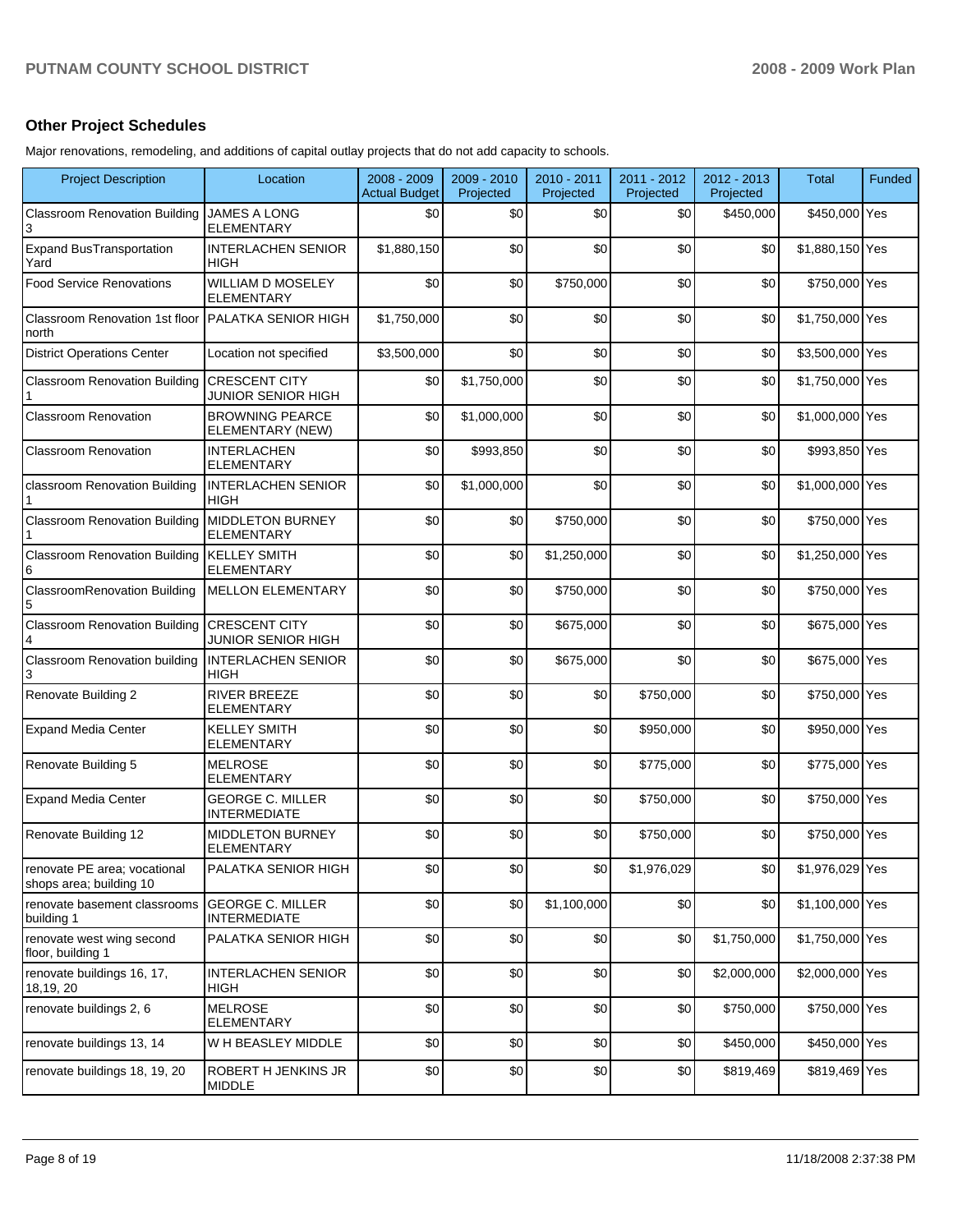| renovate admin area, building 1 ELEANOR H MILLER | <b>ISCHOOL</b> | \$0         | \$0         | \$0         | \$0 <sub>1</sub> | \$250,000   | \$250,000 Yes |  |
|--------------------------------------------------|----------------|-------------|-------------|-------------|------------------|-------------|---------------|--|
|                                                  |                | \$7.130.150 | \$4.743.850 | \$5,950,000 | \$5,951,029      | \$6,469,469 | \$30.244.498  |  |

# **Additional Project Schedules**

Any projects that are not identified in the last approved educational plant survey.

| <b>Project Description</b> | Location                                                 | <b>Num</b> | $2008 - 2009$<br>Classroom   Actual Budget | $2009 - 2010$<br>Projected | 2010 - 2011<br>Projected | $2011 - 2012$<br>Projected | 2012 - 2013<br>Projected | Total          | Funded |
|----------------------------|----------------------------------------------------------|------------|--------------------------------------------|----------------------------|--------------------------|----------------------------|--------------------------|----------------|--------|
| Classroom Addition         | <b>MELLON</b><br><b>ELEMENTARY</b>                       |            | \$0                                        | \$3,000,000                | \$0                      | \$0                        | \$0                      | \$3,000,000 No |        |
| Classroom Addition         | <b>WILLIAM D</b><br><b>IMOSELEY</b><br><b>ELEMENTARY</b> |            | \$0                                        | \$3,000,000                | \$0                      | \$0                        | \$0                      | \$3,000,000 No |        |
|                            |                                                          | 12         | \$0                                        | \$6,000,000                | \$0                      | \$0                        | \$0                      | \$6,000,000    |        |

### **Non Funded Growth Management Project Schedules**

Schedule indicating which projects, due to planned development, that CANNOT be funded from current revenues projected over the next five years.

| <b>Project Description</b> | $2008 - 2009$<br>Actual Budget | $2009 - 2010$<br>Projected | $2010 - 2011$<br>Projected | $2011 - 2012$<br>Projected | $2012 - 2013$<br>Projected | Total           | Funded |
|----------------------------|--------------------------------|----------------------------|----------------------------|----------------------------|----------------------------|-----------------|--------|
| INew Mariposa K-8          | \$OI                           | \$0                        | \$25,000,000               | \$0                        | \$0 I                      | \$25,000,000 No |        |
|                            | \$0 I                          | \$0                        | \$25,000,000               | \$0                        | \$0                        | \$25,000,000    |        |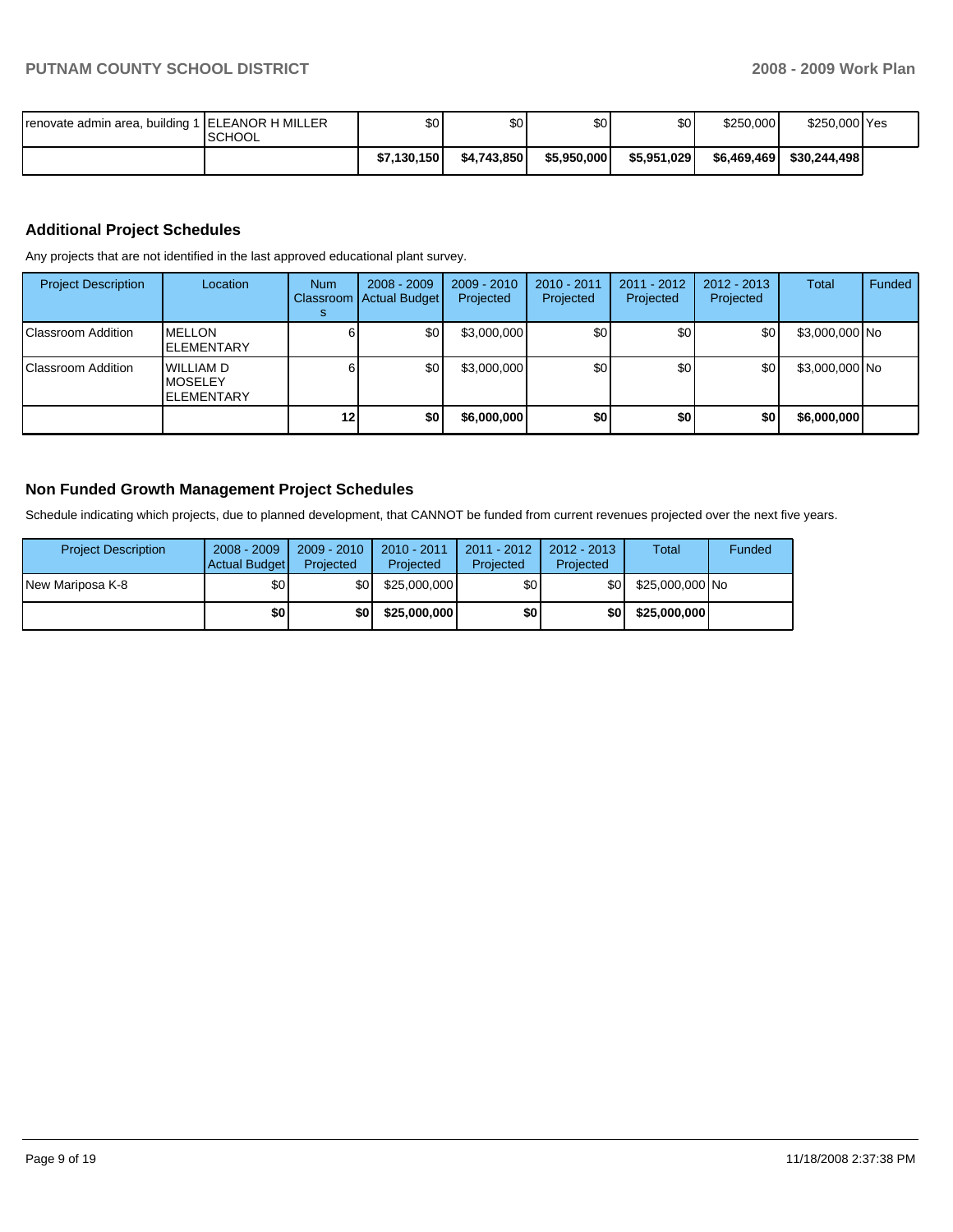# **Capacity Tracking**

| Location                                                    | $2008 -$<br><b>2009 Satis.</b><br>Stu. Sta. | Actual<br>$2008 -$<br><b>2009 FISH</b><br>Capacity | Actual<br>$2007 -$<br>2008<br><b>COFTE</b> | # Class<br><b>Rooms</b> | Actual<br>Average<br>$2008 -$<br>2009 Class<br><b>Size</b> | Actual<br>$2008 -$<br>2009<br><b>Utilization</b> | <b>New</b><br>Stu.<br>Capacity | <b>New</b><br>Rooms to<br>be<br>Added/Re<br>moved | Projected<br>$2012 -$<br>2013<br><b>COFTE</b> | Projected<br>$2012 -$<br>2013<br>Utilization | Projected<br>$2012 -$<br>2013 Class<br><b>Size</b> |
|-------------------------------------------------------------|---------------------------------------------|----------------------------------------------------|--------------------------------------------|-------------------------|------------------------------------------------------------|--------------------------------------------------|--------------------------------|---------------------------------------------------|-----------------------------------------------|----------------------------------------------|----------------------------------------------------|
| W H BEASLEY MIDDLE                                          | 910                                         | 819                                                | 514                                        | 41                      | 13                                                         | 63.00 %                                          | $\Omega$                       | $\Omega$                                          | 514                                           | 63.00 %                                      | 13                                                 |
| <b>WILLIAM D MOSELEY</b><br><b>ELEMENTARY</b>               | 387                                         | 387                                                | 328                                        | 21                      | 16                                                         | 85.00 %                                          | $\Omega$                       | $\Omega$                                          | 303                                           | 78.00 %                                      | 14                                                 |
| <b>MELLON ELEMENTARY</b>                                    | 554                                         | 554                                                | 372                                        | 29                      | 13                                                         | 67.00 %                                          | $\Omega$                       | 0                                                 | 302                                           | 55.00 %                                      | 10                                                 |
| <b>KELLEY SMITH</b><br><b>ELEMENTARY</b>                    | 880                                         | 880                                                | 702                                        | 47                      | 15                                                         | 80.00 %                                          | $\Omega$                       | $\Omega$                                          | 702                                           | 80.00 %                                      | 15                                                 |
| <b>INTERLACHEN SENIOR</b><br>HIGH                           | 1,266                                       | 1,139                                              | 919                                        | 54                      | 17                                                         | 81.00 %                                          | $\mathbf 0$                    | $\Omega$                                          | 919                                           | 81.00 %                                      | 17                                                 |
| C H PRICE MIDDLE                                            | 861                                         | 775                                                | 546                                        | 41                      | 13                                                         | 71.00 %                                          | 0                              | $\Omega$                                          | 546                                           | 70.00 %                                      | 13                                                 |
| <b>RIVER BREEZE</b><br>ELEMENTARY                           | 788                                         | 788                                                | 418                                        | 40                      | 10                                                         | 53.00 %                                          | 0                              | $\Omega$                                          | 393                                           | 50.00 %                                      | 10                                                 |
| NORTH EAST FLORIDA<br><b>EDUCATION</b><br><b>CONSORTIUM</b> | $\Omega$                                    | $\Omega$                                           | $\Omega$                                   | 0                       | $\Omega$                                                   | 0.00%                                            | $\Omega$                       | $\Omega$                                          | $\mathbf 0$                                   | 0.00%                                        | $\mathbf 0$                                        |
| <b>Q I ROBERTS MIDDLE</b>                                   | 456                                         | 410                                                | 317                                        | 19                      | 17                                                         | 77.00 %                                          | 0                              | $\Omega$                                          | 317                                           | 77.00 %                                      | 17                                                 |
| <b>GEORGE C. MILLER</b><br>INTERMEDIATE                     | 678                                         | 678                                                | 478                                        | 31                      | 15                                                         | 70.00 %                                          | 0                              | $\Omega$                                          | 478                                           | 71.00 %                                      | 15                                                 |
| <b>MIDDLETON BURNEY</b><br>ELEMENTARY                       | 844                                         | 844                                                | 652                                        | 44                      | 15                                                         | 77.00 %                                          | $\Omega$                       | $\Omega$                                          | 602                                           | 71.00 %                                      | 14                                                 |
| <b>CRESCENT CITY</b><br>JUNIOR SENIOR HIGH                  | 1,166                                       | 1,049                                              | 835                                        | 49                      | 17                                                         | 80.00 %                                          | $\Omega$                       | $\Omega$                                          | 802                                           | 76.00 %                                      | 16                                                 |
| PALATKA SENIOR HIGH                                         | 2,211                                       | 2,100                                              | 1,470                                      | 95                      | 15                                                         | 70.00 %                                          | 0                              | $\Omega$                                          | 1,470                                         | 70.00 %                                      | 15                                                 |
| ELEANOR H MILLER<br><b>SCHOOL</b>                           | 236                                         | 236                                                | 121                                        | 23                      | 5                                                          | 51.00 %                                          | 0                              | $\Omega$                                          | 121                                           | 51.00 %                                      | 5                                                  |
| <b>OCHWILLA</b><br><b>ELEMENTARY</b>                        | 627                                         | 627                                                | 452                                        | 33                      | 14                                                         | 72.00 %                                          | 0                              | $\Omega$                                          | 402                                           | 64.00 %                                      | 12                                                 |
| <b>MELROSE</b><br><b>ELEMENTARY</b>                         | 543                                         | 543                                                | 317                                        | 29                      | 11                                                         | 58.00 %                                          | $\Omega$                       | $\overline{0}$                                    | 317                                           | 58.00 %                                      | 11                                                 |
| <b>JAMES A LONG</b><br>ELEMENTARY                           | 677                                         | 677                                                | 511                                        | 36                      | 14                                                         | 76.00 %                                          | $\Omega$                       | $\Omega$                                          | 461                                           | 68.00 %                                      | 13                                                 |
| ROBERT H JENKINS JR<br>MIDDLE                               | 992                                         | 893                                                | 685                                        | 42                      | 16                                                         | 77.00 %                                          | 0                              | $\Omega$                                          | 685                                           | 77.00 %                                      | 16                                                 |
| <b>BROWNING PEARCE</b><br>ELEMENTARY (OLD)                  | 59                                          | 0                                                  | $\overline{0}$                             | 5 <sup>5</sup>          | $\overline{0}$                                             | 0.00%                                            | ΟI                             | 0                                                 | $\overline{O}$                                | $0.00 \%$                                    | $\mathbf{0}$                                       |
| <b>INTERLACHEN</b><br><b>ELEMENTARY</b>                     | 906                                         | 906                                                | 777                                        | 48                      | 16                                                         | 86.00 %                                          | $\overline{0}$                 | 0                                                 | 702                                           | 77.00 %                                      | 15                                                 |
| <b>BROWNING PEARCE</b><br>ELEMENTARY (NEW)                  | 888                                         | 888                                                | 785                                        | 47                      | 17                                                         | 88.00 %                                          | $\overline{0}$                 | 0                                                 | 721                                           | 81.00 %                                      | 15                                                 |
|                                                             | 15,929                                      | 15,193                                             | 11,201                                     | 774                     | 14                                                         | 73.72 %                                          | 0                              | 0                                                 | 10,757                                        | 70.80%                                       | 14                                                 |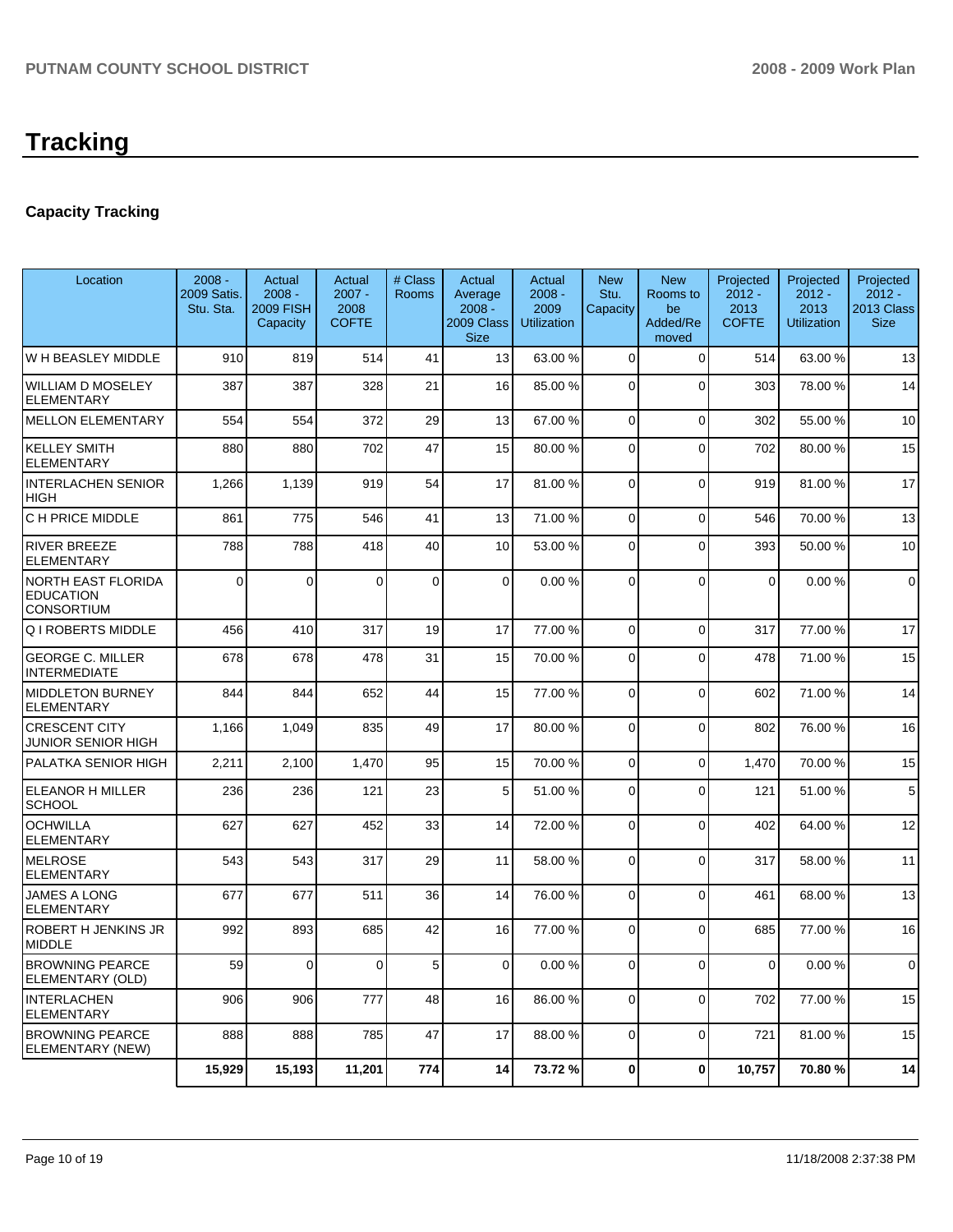The COFTE Projected Total (10,757) for 2012 - 2013 must match the Official Forecasted COFTE Total (10,757 ) for 2012 - 2013 before this section can be completed. In the event that the COFTE Projected Total does not match the Official forecasted COFTE, then the Balanced Projected COFTE Table should be used to balance COFTE.

| Projected COFTE for 2012 - 2013 |        |  |  |  |  |  |
|---------------------------------|--------|--|--|--|--|--|
| Elementary (PK-3)               | 4,014  |  |  |  |  |  |
| Middle (4-8)                    | 4,256  |  |  |  |  |  |
| High (9-12)                     | 2,487  |  |  |  |  |  |
|                                 | 10,757 |  |  |  |  |  |

| <b>Grade Level Type</b> | <b>Balanced Projected</b><br>COFTE for 2012 - 2013 |
|-------------------------|----------------------------------------------------|
| Elementary (PK-3)       |                                                    |
| Middle (4-8)            |                                                    |
| High (9-12)             |                                                    |
|                         | 10,757                                             |

#### **Relocatable Replacement**

Number of relocatable classrooms clearly identified and scheduled for replacement in the school board adopted financially feasible 5-year district work program.

| Location                               |  | 2008 - 2009   2009 - 2010   2010 - 2011   2011 - 2012   2012 - 2013   Year 5 Total |  |
|----------------------------------------|--|------------------------------------------------------------------------------------|--|
| IWILLIAM D MOSELEY ELEMENTARY          |  |                                                                                    |  |
| IMELLON ELEMENTARY                     |  |                                                                                    |  |
| <b>Total Relocatable Replacements:</b> |  |                                                                                    |  |

#### **Charter Schools Tracking**

Information regarding the use of charter schools.

| Location-Type          | # Relocatable  <br>units or<br>permanent<br><b>classrooms</b> | Owner      | Year Started or<br>Scheduled | Student<br><b>Stations</b> | <b>Students</b><br>Enrolled | Years in<br>Contract | <b>Total Charter</b><br><b>Students</b><br>projected for<br>$2012 - 2013$ |
|------------------------|---------------------------------------------------------------|------------|------------------------------|----------------------------|-----------------------------|----------------------|---------------------------------------------------------------------------|
| Charter # 1-elementary |                                                               | 12 PRIVATE | 2003                         | 240                        | 120 <sup>1</sup>            |                      | 240                                                                       |
|                        | 12                                                            |            |                              | 240                        | 120 l                       |                      | 240                                                                       |

# **Special Purpose Classrooms Tracking**

The number of classrooms that will be used for certain special purposes in the current year, by facility and type of classroom, that the district will, 1), not use for educational purposes, and 2), the co-teaching classrooms that are not open plan classrooms and will be used for educational purposes.

| School                           | <b>School Type</b> | # of Elementary<br>K-3 Classrooms | # of Middle 4-8<br><b>Classrooms</b> | # of High $9-12$<br><b>Classrooms</b> | # of $ESE$<br><b>Classrooms</b> | # of Combo<br><b>Classrooms</b> | Total<br><b>Classrooms</b> |
|----------------------------------|--------------------|-----------------------------------|--------------------------------------|---------------------------------------|---------------------------------|---------------------------------|----------------------------|
| IC H PRICE MIDDLE                | Educational        |                                   |                                      |                                       |                                 |                                 | 4                          |
| <b>IMELROSE ELEMENTARY</b>       | Educational        |                                   |                                      |                                       |                                 |                                 |                            |
| ROBERT H JENKINS JR MIDDLE       | Educational        |                                   |                                      |                                       |                                 |                                 |                            |
| IMIDDLETON BURNEY<br>IELEMENTARY | Educational        |                                   |                                      |                                       |                                 |                                 |                            |
| IPALATKA SENIOR HIGH             | Educational        |                                   |                                      |                                       |                                 |                                 | 2                          |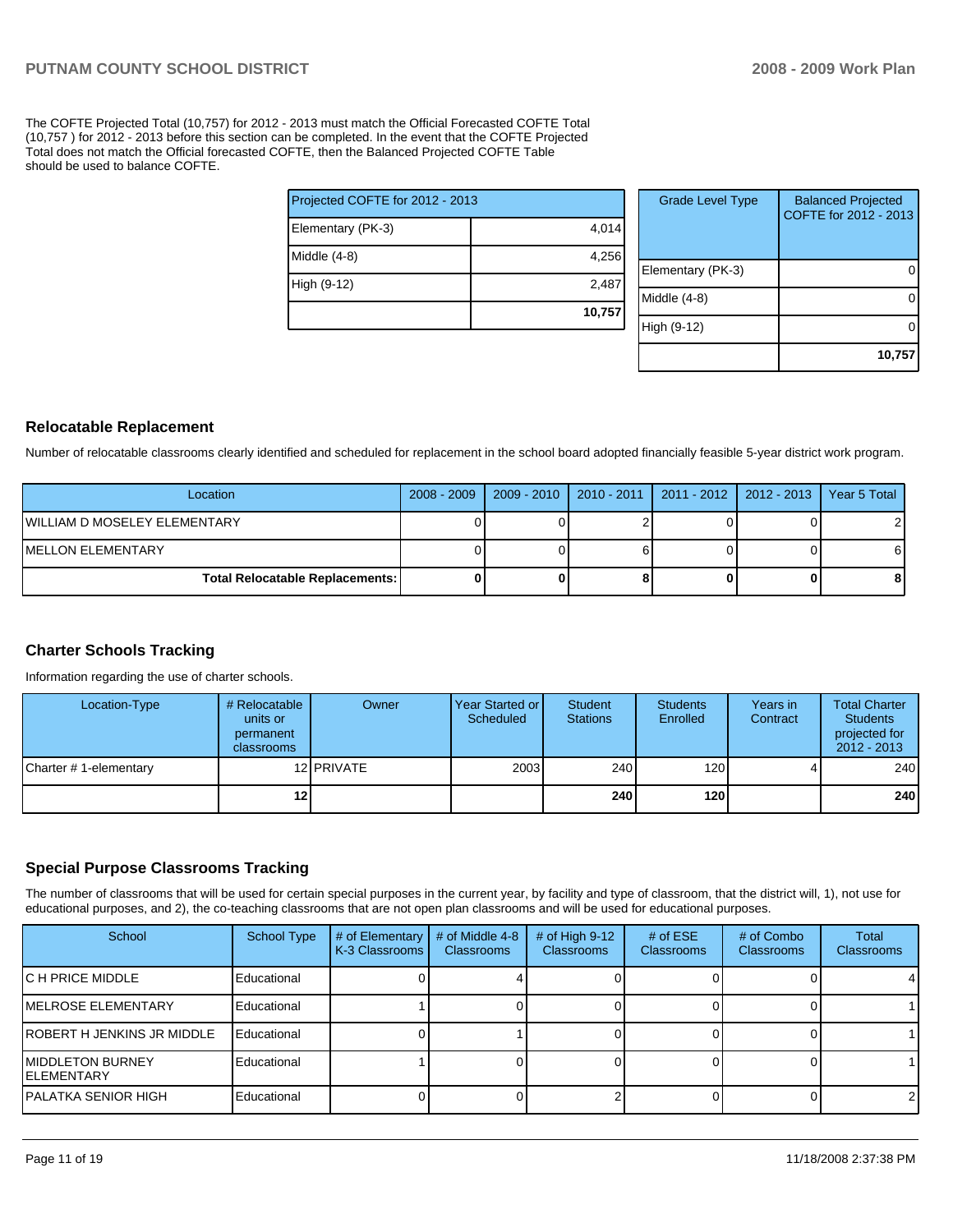| <b>Total Co-Teaching Classrooms:</b> |                                      |                                   |                                      |                                       |                                 |                                 |                            |
|--------------------------------------|--------------------------------------|-----------------------------------|--------------------------------------|---------------------------------------|---------------------------------|---------------------------------|----------------------------|
| School                               | <b>School Type</b>                   | # of Elementary<br>K-3 Classrooms | # of Middle 4-8<br><b>Classrooms</b> | # of High $9-12$<br><b>Classrooms</b> | # of $ESE$<br><b>Classrooms</b> | # of Combo<br><b>Classrooms</b> | Total<br><b>Classrooms</b> |
|                                      | <b>Total Educational Classrooms:</b> | 10                                |                                      |                                       |                                 |                                 | 18                         |
| W H BEASLEY MIDDLE<br>Educational    |                                      |                                   |                                      |                                       |                                 |                                 |                            |
| <b>RIVER BREEZE ELEMENTARY</b>       | Educational                          |                                   |                                      |                                       |                                 |                                 |                            |
| OCHWILLA ELEMENTARY                  | Educational                          |                                   |                                      |                                       |                                 |                                 |                            |

#### **Infrastructure Tracking**

**Necessary offsite infrastructure requirements resulting from expansions or new schools. This section should include infrastructure information related to capacity project schedules and other project schedules (Section 4).** 

Not Specified

**Proposed location of planned facilities, whether those locations are consistent with the comprehensive plans of all affected local governments, and recommendations for infrastructure and other improvements to land adjacent to existing facilities. Provisions of 1013.33(12), (13) and (14) and 1013.36 must be addressed for new facilities planned within the 1st three years of the plan (Section 5).** 

Not Specified

**Consistent with Comp Plan?** No

#### **Net New Classrooms**

The number of classrooms, by grade level and type of construction, that were added during the last fiscal year.

| List the net new classrooms added in the 2007 - 2008 fiscal year.                                                                                       |                              |                            |                                | List the net new classrooms to be added in the 2008 - 2009 fiscal<br>year. |                                                                        |                            |                                |                        |
|---------------------------------------------------------------------------------------------------------------------------------------------------------|------------------------------|----------------------------|--------------------------------|----------------------------------------------------------------------------|------------------------------------------------------------------------|----------------------------|--------------------------------|------------------------|
| "Classrooms" is defined as capacity carrying classrooms that are added to increase<br>capacity to enable the district to meet the Class Size Amendment. |                              |                            |                                |                                                                            | Totals for fiscal year 2008 - 2009 should match totals in Section 15A. |                            |                                |                        |
| Location                                                                                                                                                | $2007 - 2008$ #<br>Permanent | $2007 - 2008$ #<br>Modular | $2007 - 2008$ #<br>Relocatable | 2007 - 2008<br>Total                                                       | $2008 - 2009$ #<br><b>Permanent</b>                                    | $2008 - 2009$ #<br>Modular | $2008 - 2009$ #<br>Relocatable | $2008 - 2009$<br>Total |
| Elementary (PK-3)                                                                                                                                       |                              |                            |                                |                                                                            |                                                                        |                            |                                |                        |
| Middle (4-8)                                                                                                                                            |                              |                            |                                |                                                                            |                                                                        |                            |                                |                        |
| High (9-12)                                                                                                                                             |                              |                            |                                |                                                                            |                                                                        |                            |                                |                        |
|                                                                                                                                                         |                              |                            |                                |                                                                            |                                                                        |                            |                                | O                      |

# **Relocatable Student Stations**

Number of students that will be educated in relocatable units, by school, in the current year, and the projected number of students for each of the years in the workplan.

| <b>Site</b>                  | 2009<br>2008 | 2010<br>$2009 -$ | $-2011$<br>$2010 -$ | $-2012$<br>2011 | $2012 - 2013$ | 5 Year Average           |
|------------------------------|--------------|------------------|---------------------|-----------------|---------------|--------------------------|
| WILLIAM D MOSELEY ELEMENTARY | ົ<br>__      | ົ<br>∠∠          |                     |                 |               | $\overline{\phantom{0}}$ |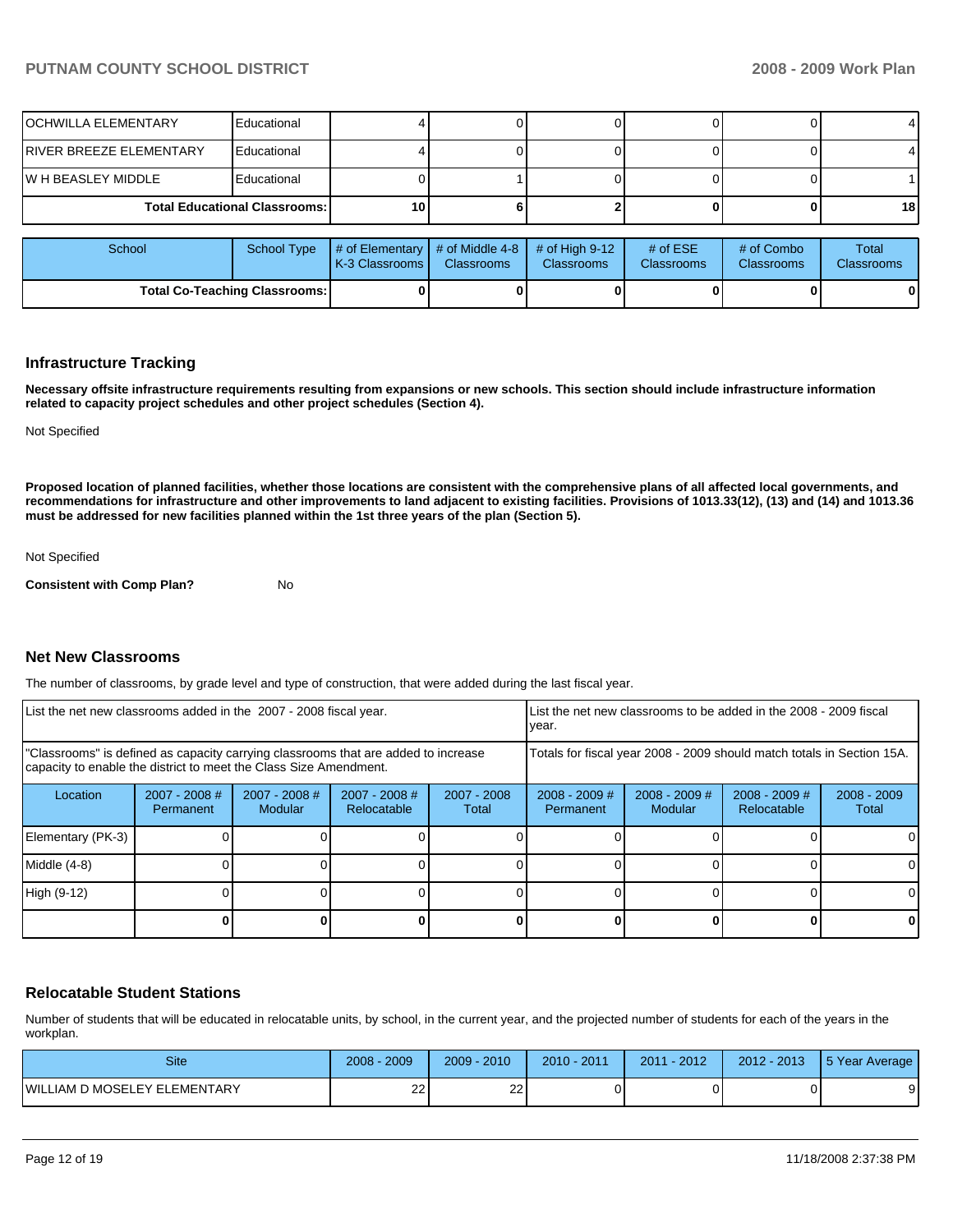# PUTNAM COUNTY SCHOOL DISTRICT **2008 - 2009 Work Plan**

| <b>IMELLON ELEMENTARY</b>                         | 148         | 95          | $\mathbf 0$    | $\Omega$ | $\Omega$ | 49             |
|---------------------------------------------------|-------------|-------------|----------------|----------|----------|----------------|
| <b>KELLEY SMITH ELEMENTARY</b>                    | 120         | 120         | 120            | 120      | 120      | 120            |
| <b>INTERLACHEN SENIOR HIGH</b>                    | 0           | 12          | 12             | 12       | 12       | 10             |
| C H PRICE MIDDLE                                  | 10          | $\Omega$    | $\Omega$       | $\Omega$ | $\Omega$ | $\overline{c}$ |
| IMELROSE ELEMENTARY                               | 22          | $\mathbf 0$ | $\Omega$       | $\Omega$ | $\Omega$ | $\overline{4}$ |
| JAMES A LONG ELEMENTARY                           | 22          | $\mathbf 0$ | 0              | $\Omega$ | 0        | $\overline{4}$ |
| ROBERT H JENKINS JR MIDDLE                        | 22          | $\mathbf 0$ | $\Omega$       | 0        | $\Omega$ | $\overline{4}$ |
| BROWNING PEARCE ELEMENTARY (OLD)                  | $\Omega$    | $\Omega$    | $\Omega$       | $\Omega$ | $\Omega$ | $\overline{0}$ |
| INTERLACHEN ELEMENTARY                            | 141         | 60          | 60             | 60       | 60       | 76             |
| BROWNING PEARCE ELEMENTARY (NEW)                  | 106         | 70          | $\Omega$       | $\Omega$ | $\Omega$ | 35             |
| <b>GEORGE C. MILLER INTERMEDIATE</b>              | 110         | 28          | 28             | 28       | 28       | 44             |
| MIDDLETON BURNEY ELEMENTARY                       | 88          | $\Omega$    | $\Omega$       | $\Omega$ | $\Omega$ | 18             |
| ICRESCENT CITY JUNIOR SENIOR HIGH                 | 50          | 24          | 24             | 24       | 24       | 29             |
| IPALATKA SENIOR HIGH                              | $\Omega$    | $\Omega$    | $\Omega$       | $\Omega$ | $\Omega$ | $\overline{0}$ |
| <b>IELEANOR H MILLER SCHOOL</b>                   | 87          | 62          | 62             | 62       | 62       | 67             |
| <b>OCHWILLA ELEMENTARY</b>                        | 40          | $\mathbf 0$ | $\mathbf 0$    | $\Omega$ | $\Omega$ | 8              |
| RIVER BREEZE ELEMENTARY                           | 36          | $\mathbf 0$ | $\overline{0}$ | $\Omega$ | 0        | $\overline{7}$ |
| Q I ROBERTS MIDDLE                                | $\Omega$    | $\Omega$    | $\Omega$       | $\Omega$ | $\Omega$ | $\overline{0}$ |
| W H BEASLEY MIDDLE                                | $\mathbf 0$ | $\mathbf 0$ | 0              | $\Omega$ | $\Omega$ | $\overline{0}$ |
| NORTH EAST FLORIDA EDUCATION<br> CONSORTIUM       | $\Omega$    | $\Omega$    | $\Omega$       | $\Omega$ | $\Omega$ | $\overline{0}$ |
| Totals for PUTNAM COUNTY SCHOOL DISTRICT          |             |             |                |          |          |                |
| Total students in relocatables by year.           | 1,024       | 493         | 306            | 306      | 306      | 487            |
| Total number of COFTE students projected by year. | 11,287      | 11,019      | 10,853         | 10,768   | 10,757   | 10,937         |
| Percent in relocatables by year.                  | 9%          | 4 %         | 3%             | 3%       | 3%       | 4 %            |

# **Leased Facilities Tracking**

Exising leased facilities and plans for the acquisition of leased facilities, including the number of classrooms and student stations, as reported in the educational plant survey, that are planned in that location at the end of the five year workplan.

| Location                      | # of Leased<br>Classrooms 2008 -<br>2009 | <b>FISH Student</b><br><b>Stations</b> | Owner | # of Leased<br>Classrooms 2012 - I<br>2013 | <b>FISH Student</b><br><b>Stations</b> |
|-------------------------------|------------------------------------------|----------------------------------------|-------|--------------------------------------------|----------------------------------------|
| IW H BEASLEY MIDDLE           |                                          |                                        |       |                                            |                                        |
| IWILLIAM D MOSELEY ELEMENTARY |                                          |                                        |       |                                            |                                        |
| IMELLON ELEMENTARY            |                                          |                                        |       |                                            |                                        |
| IKELLEY SMITH ELEMENTARY      |                                          |                                        |       |                                            |                                        |
| IINTERLACHEN SENIOR HIGH      |                                          |                                        |       |                                            |                                        |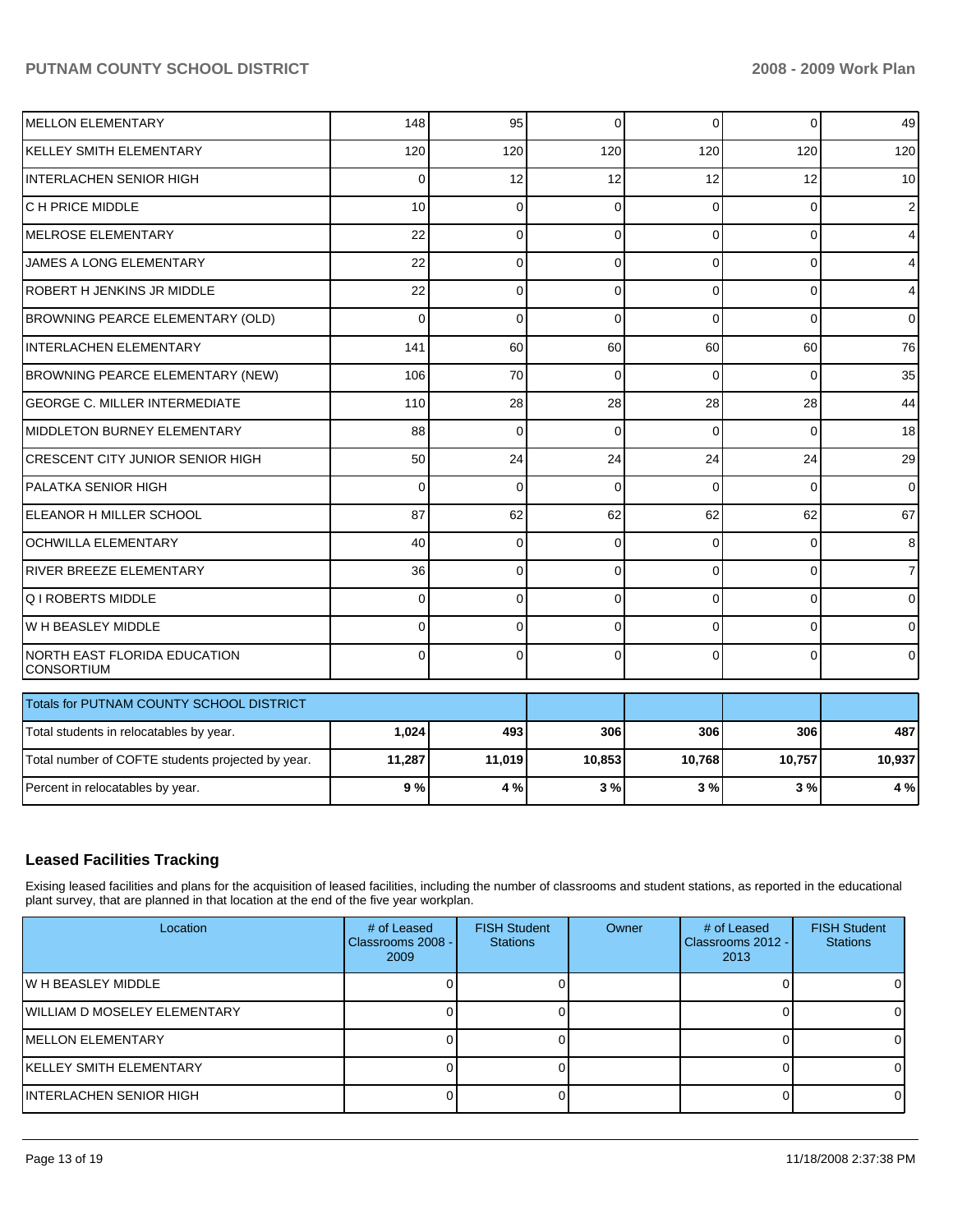# PUTNAM COUNTY SCHOOL DISTRICT **2008 - 2009 Work Plan**

| C H PRICE MIDDLE                         |          |   | O        | 0 |
|------------------------------------------|----------|---|----------|---|
| <b>IRIVER BREEZE ELEMENTARY</b>          | 0        | 0 | 0        |   |
| INORTH EAST FLORIDA EDUCATION CONSORTIUM | 0        | O | 0        |   |
| lQ I ROBERTS MIDDLE                      | $\Omega$ |   | $\Omega$ |   |
| <b>GEORGE C. MILLER INTERMEDIATE</b>     | 0        |   | $\Omega$ |   |
| <b>IMIDDLETON BURNEY ELEMENTARY</b>      | 0        | 0 | $\Omega$ |   |
| ICRESCENT CITY JUNIOR SENIOR HIGH        | 0        | O | 0        |   |
| IPALATKA SENIOR HIGH                     | 0        | O | $\Omega$ | ∩ |
| ELEANOR H MILLER SCHOOL                  | $\Omega$ |   | $\Omega$ |   |
| <b>IOCHWILLA ELEMENTARY</b>              | O        |   | $\Omega$ |   |
| <b>IMELROSE ELEMENTARY</b>               | 0        |   | $\Omega$ |   |
| <b>JAMES A LONG ELEMENTARY</b>           | 0        | 0 | $\Omega$ |   |
| <b>IROBERT H JENKINS JR MIDDLE</b>       | 0        | ∩ | $\Omega$ | n |
| BROWNING PEARCE ELEMENTARY (OLD)         | 0        |   | 0        | U |
| IINTERLACHEN ELEMENTARY                  | 0        |   | 0        |   |
| BROWNING PEARCE ELEMENTARY (NEW)         | 0        |   | 0        |   |
|                                          | 0        | 0 | $\bf{0}$ |   |

# **Failed Standard Relocatable Tracking**

Relocatable units currently reported by school, from FISH, and the number of relocatable units identified as 'Failed Standards'.

| Location                                     | Actual # of Units in<br>2008 - 2009 | Owner          | <b>Student</b><br><b>Stations</b> | # not Meeting<br>Standards for use<br>as classroom<br>space | # of units projected<br>to be in use in<br>2012 - 2013 | Projected<br>(increase/decreas<br>e) in $#$ units by<br>$2012 - 2013$ | Year in which all<br>long term<br>relocatables which<br>will be used as<br>classrooms will<br>meet standards |
|----------------------------------------------|-------------------------------------|----------------|-----------------------------------|-------------------------------------------------------------|--------------------------------------------------------|-----------------------------------------------------------------------|--------------------------------------------------------------------------------------------------------------|
| IMELLON<br>IELEMENTARY                       |                                     | 8 SCHOOL BOARD | 126                               |                                                             |                                                        | -8                                                                    |                                                                                                              |
| INTERLACHEN<br>ISENIOR HIGH                  |                                     | 3 SCHOOL BOARD | $\Omega$                          | っ                                                           |                                                        | -3                                                                    |                                                                                                              |
| IINTERLACHEN<br>IELEMENTARY                  |                                     | 8 SCHOOL BOARD | 119                               |                                                             |                                                        | -8                                                                    |                                                                                                              |
| <b>IBROWNING PEARCE</b><br>ELEMENTARY (NEW)  |                                     | 5 SCHOOL BOARD | 66                                |                                                             |                                                        | -5                                                                    |                                                                                                              |
| <b>ICRESCENT CITY</b><br>IJUNIOR SENIOR HIGH |                                     | 3 SCHOOL BOARD | 50                                |                                                             |                                                        | -3                                                                    |                                                                                                              |
|                                              | 27                                  |                | 361                               | 7                                                           |                                                        | $-27$                                                                 |                                                                                                              |

# **Planning**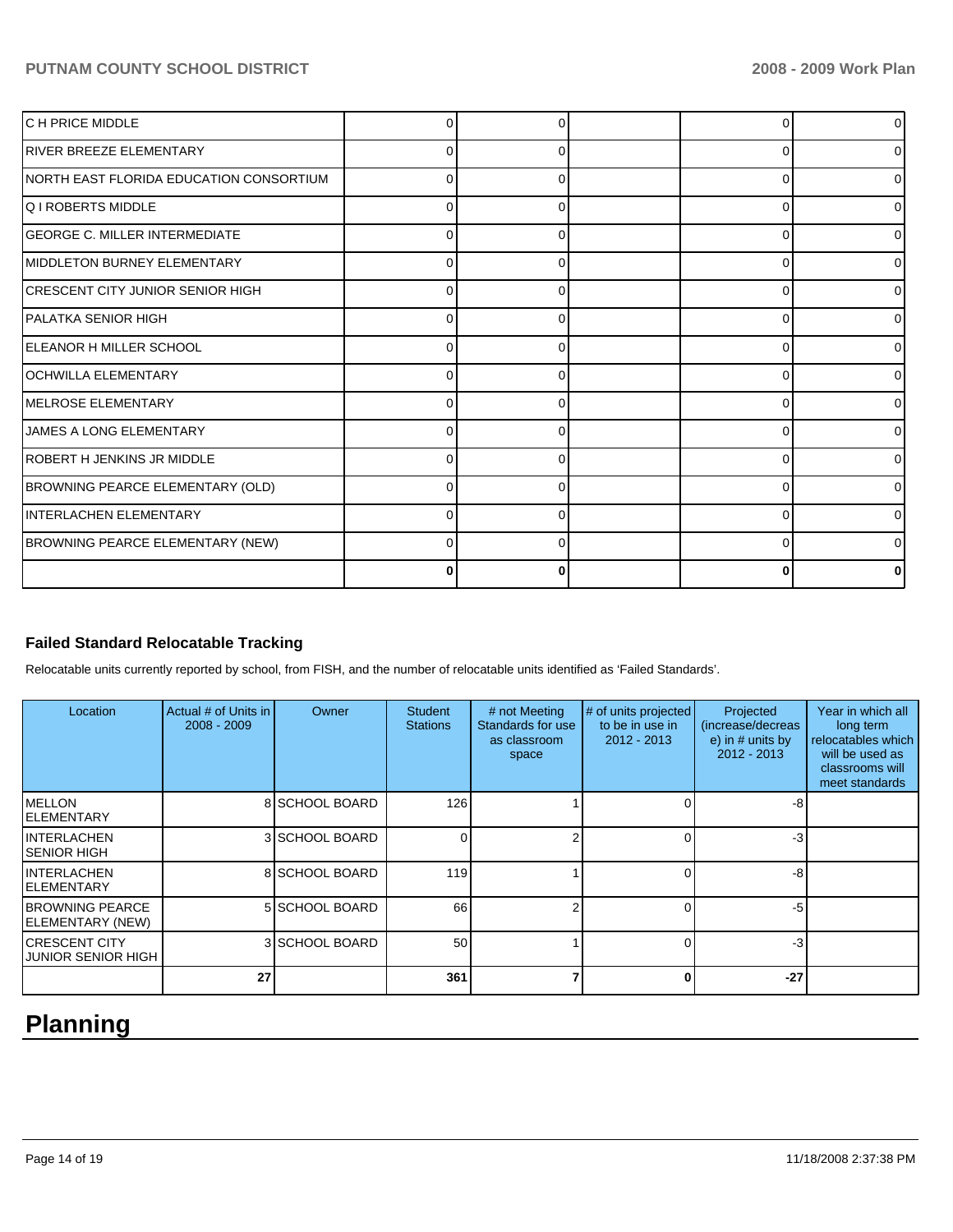## **Class Size Reduction Planning**

**Plans approved by the school board that reduce the need for permanent student stations such as acceptable school capacity levels, redistricting, busing, year-round schools, charter schools, magnet schools, public-private partnerships, multitrack scheduling, grade level organization, block scheduling, or other alternatives.** 

None

# **School Closure Planning**

**Plans for the closure of any school, including plans for disposition of the facility or usage of facility space, and anticipated revenues.** 

None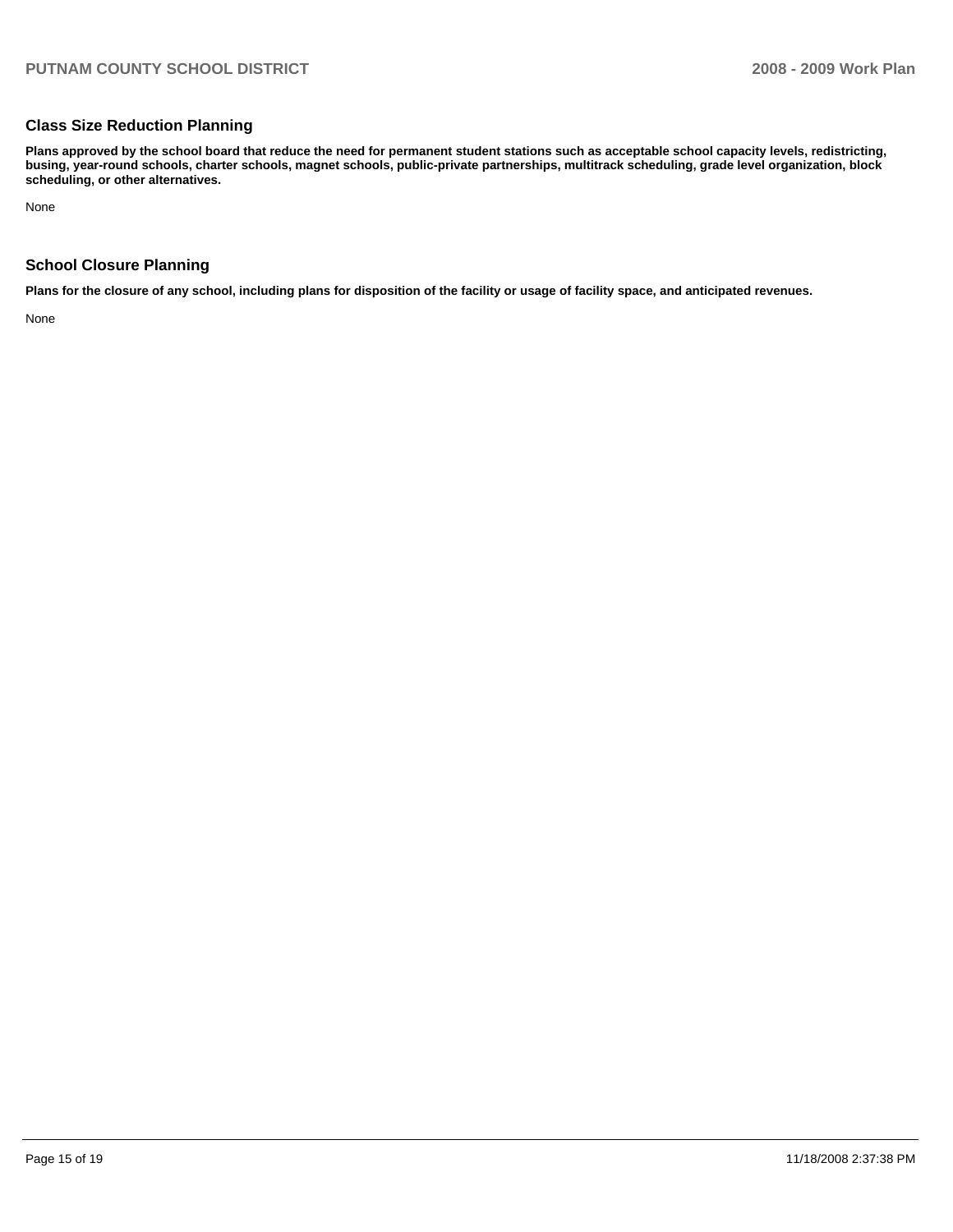# **Long Range Planning**

#### **Ten-Year Maintenance**

District projects and locations regarding the projected need for major renovation, repair, and maintenance projects within the district in years 6-10 beyond the projects plans detailed in the five years covered by the work plan.

| Project                            | 2012 - 2013 / 2017 - 2018<br><b>Projected Cost</b> |
|------------------------------------|----------------------------------------------------|
| life safety upgrades               | \$100,000                                          |
| air conditioning upgrades          | \$1,000,000                                        |
| roofing renovations                | \$3,000,000                                        |
| paving sealing/striping            | \$250,000                                          |
| electrical upgrades                | \$500,000                                          |
| flooring replacement               | \$300,000                                          |
| painting renovation                | \$300,000                                          |
| indoor air quality                 | \$50,000                                           |
| fire alarm upgrades/certifications | \$150,000                                          |
| minor projects                     | \$500,000                                          |
| general renovations                | \$20,000,000                                       |
|                                    | \$26,150,000                                       |

# **Ten-Year Capacity**

Schedule of capital outlay projects projected to ensure the availability of satisfactory student stations for the projected student enrollment in K-12 programs for the future 5 years beyond the 5-year district facilities work program.

| Project                     | Location, Community, Quadrant or other<br>general location | 2012 - 2013 / 2017 - 2018<br><b>Projected Cost</b> |
|-----------------------------|------------------------------------------------------------|----------------------------------------------------|
| new elementary school "A"   | <b>NE Putnam County</b>                                    | \$20,000,000                                       |
| new elementary school "B"   | north Putnam County                                        | \$20,000,000                                       |
| new elementary school "C"   | satsuma area                                               | \$20,000,000                                       |
| new middle school "AA"      | south putnam county                                        | \$30,000,000                                       |
| IQI Roberts middle addition | SR 100 west putnam                                         | \$5,000,000                                        |
| <b>IE H Miller Addition</b> | Horseman's club road                                       | \$3,000,000                                        |
| new high school "AAA"       | NE putnam county                                           | \$45,000,000                                       |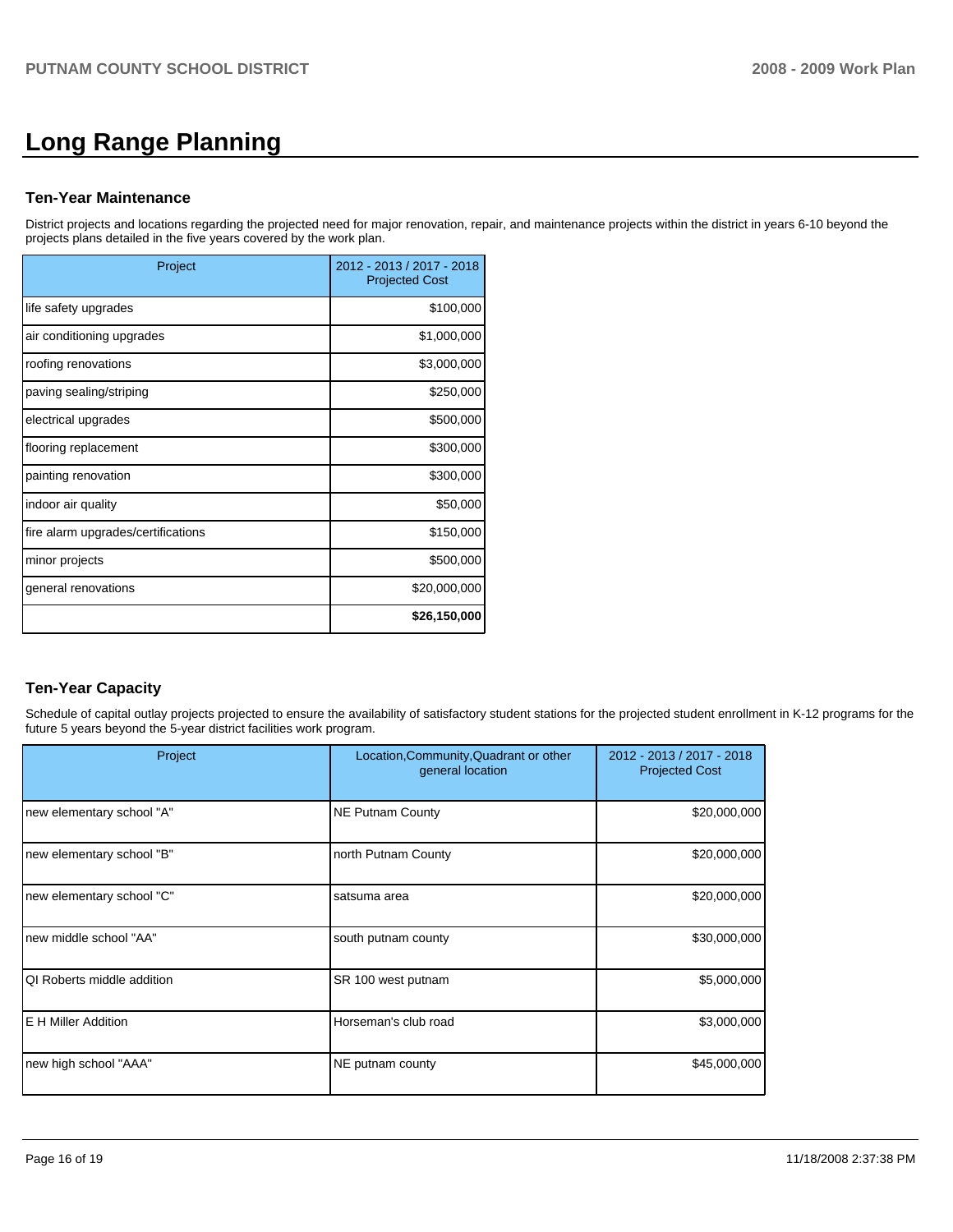| Inew middle school "BB" | north putnam county | \$30,000,000  |
|-------------------------|---------------------|---------------|
|                         |                     | \$173,000,000 |

#### **Ten-Year Planned Utilization**

Schedule of planned capital outlay projects identifying the standard grade groupings, capacities, and planned utilization rates of future educational facilities of the district for both permanent and relocatable facilities.

| <b>Grade Level Projections</b>   | <b>FISH</b><br><b>Student</b><br><b>Stations</b> | <b>Actual 2007 -</b><br><b>2008 FISH</b><br>Capacity | Actual<br>$2007 -$<br>2008<br><b>COFTE</b> | Actual 2007 - 2008<br><b>Utilization</b> | Actual 2008 - 2009 / 2017 - 2018 new<br>Student Capacity to be added/removed | <b>2018 COFTE</b> | Projected 2017 - Projected 2017 -<br>2018 Utilization |
|----------------------------------|--------------------------------------------------|------------------------------------------------------|--------------------------------------------|------------------------------------------|------------------------------------------------------------------------------|-------------------|-------------------------------------------------------|
| Elementary - District<br>ITotals | 7,985                                            | 7,985                                                | 5,793.68                                   | 72.56 %                                  | 2,438                                                                        | 8,429             | 80.87 %                                               |
| Middle - District Totals         | 3.237                                            | 2.913                                                | 2.062.42                                   | 70.79 %                                  | 2.149                                                                        | 4.214             | 83.25 %                                               |
| High - District Totals           | 4.818                                            | 4.455                                                | 3.223.46                                   | 72.35 %                                  | 1.500                                                                        | 4.565             | 76.66 %                                               |
| Other - ESE, etc                 | 295                                              | 236                                                  | 121.06                                     | 51.27 %                                  | 148                                                                          | 352               | 91.67 %                                               |
|                                  | 16,335                                           | 15,589                                               | 11,200.62                                  | 71.85 %                                  | 6,235                                                                        | 17,560            | 80.46 %                                               |

### **Ten-Year Infrastructure Planning**

**Proposed Location of Planned New, Remodeled, or New Additions to Facilities in 06 thru 10 out years (Section 28).** 

new elementary school "A", NE Putnam County; new elementary school "B", north Putnam County; new middle school "AA", south Putnam County; new middle school "BB", north Putnam county; new elementary school "C", Satsuma area; addition to QI Roberts middle school; addition to EH Miller school ESE; new high school "AAA", NE Putnam county

Plans for closure of any school, including plans for disposition of the facility or usage of facility space, and anticipated revenues in the 06 thru 10 out **years (Section 29).** 

None

#### **Twenty-Year Maintenance**

District projects and locations regarding the projected need for major renovation, repair, and maintenance projects within the district in years 11-20 beyond the projects plans detailed in the five years covered by the work plan.

| Project                   | 2017 - 2018 / 2027 - 2028 Projected Cost |  |  |
|---------------------------|------------------------------------------|--|--|
| life safty upgrades       | \$200,000                                |  |  |
| air conditioning upgrades | \$2,000,000                              |  |  |
| roofing renovations       | \$10,000,000                             |  |  |
| paving/sealing/striping   | \$500,000                                |  |  |
| electrical upgrades       | \$500,000                                |  |  |
| flooring replacements     | \$500,000                                |  |  |
| painting renovations      | \$500,000                                |  |  |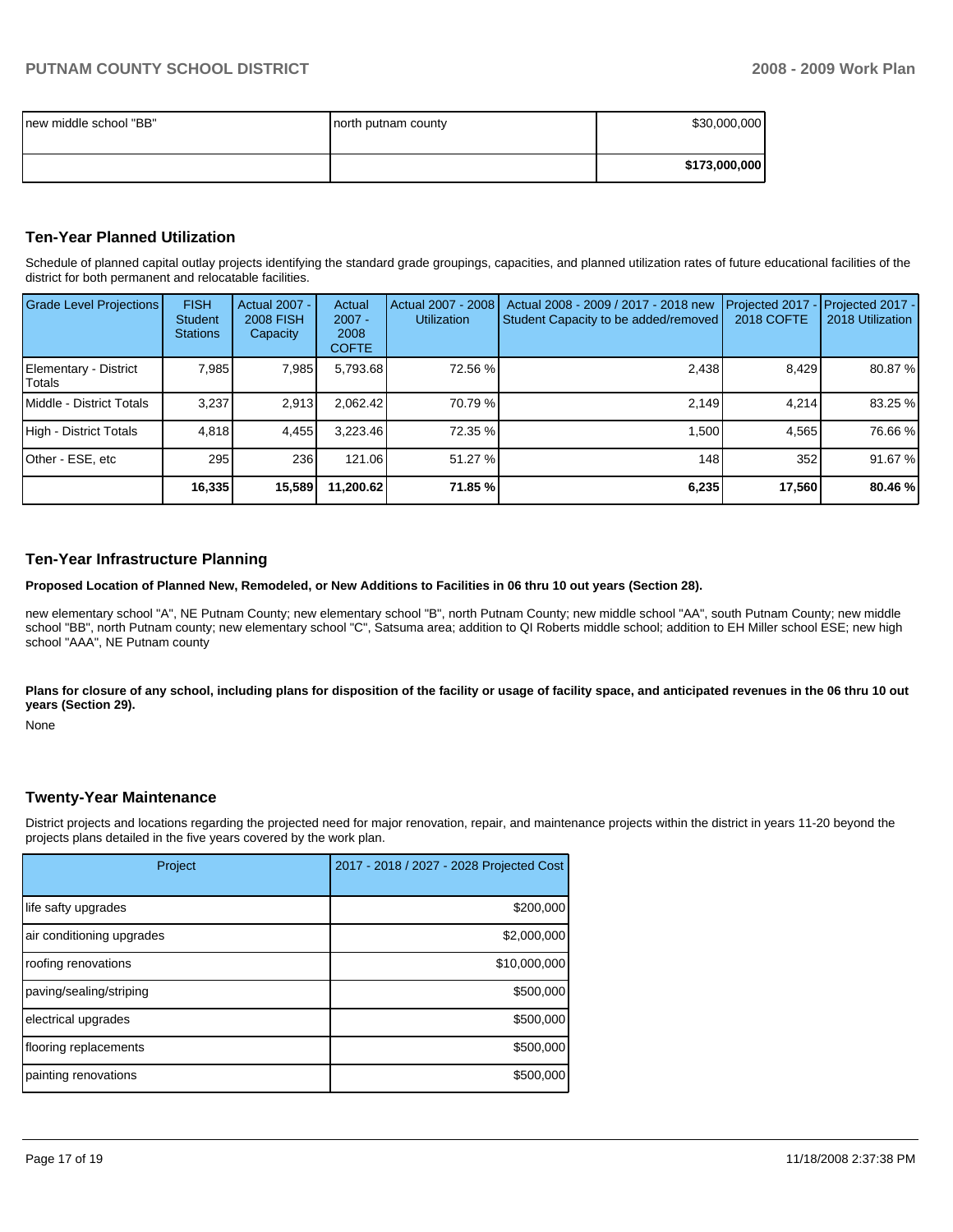| indoor air quality                         | \$100,000    |
|--------------------------------------------|--------------|
| fire alarm/intercom upgrades/certification | \$150,000    |
| minor projects                             | \$1,000,000  |
| general renovations                        | \$20,000,000 |
|                                            | \$35,450,000 |

# **Twenty-Year Capacity**

Schedule of capital outlay projects projected to ensure the availability of satisfactory student stations for the projected student enrollment in K-12 programs for the future 11-20 years beyond the 5-year district facilities work program.

| Project                   | Location, Community, Quadrant or other<br>general location | 2017 - 2018 / 2027 - 2028<br><b>Projected Cost</b> |  |
|---------------------------|------------------------------------------------------------|----------------------------------------------------|--|
| new elementary school "A" | north putnam county                                        | \$30,000,000                                       |  |
| new elementary school "B" | west putnam county                                         | \$30,000,000                                       |  |
| new elementary school "C" | south putnam county                                        | \$30,000,000                                       |  |
| new middle school "AA"    | SW putnam county                                           | \$40,000,000                                       |  |
| new middle school "BB"    | north putnam county                                        | \$40,000,000                                       |  |
| new high school "AAA"     | putnam county                                              | \$75,000,000                                       |  |
| new high school "BBB"     | putnam county                                              | \$75,000,000                                       |  |
|                           |                                                            | \$320,000,000                                      |  |

# **Twenty-Year Planned Utilization**

Schedule of planned capital outlay projects identifying the standard grade groupings, capacities, and planned utilization rates of future educational facilities of the district for both permanent and relocatable facilities.

| <b>Grade Level Projections</b>  | <b>FISH</b><br><b>Student</b><br><b>Stations</b> | <b>Actual 2007 -</b><br>2008 FISH<br>Capacity | Actual<br>$2007 -$<br>2008<br><b>COFTE</b> | Actual 2007 - 2008<br><b>Utilization</b> | Actual 2008 - 2009 / 2027 - 2028 new<br>Student Capacity to be added/removed | Projected 2027<br>2028 COFTE | Projected 2027 -<br>2028 Utilization |
|---------------------------------|--------------------------------------------------|-----------------------------------------------|--------------------------------------------|------------------------------------------|------------------------------------------------------------------------------|------------------------------|--------------------------------------|
| Elementary - District<br>Totals | 7.985                                            | 7,985                                         | 5,793.68                                   | 72.56 %                                  | 3,818                                                                        | 10,564                       | 89.50 %                              |
| Middle - District Totals        | 3,237                                            | 2,913                                         | 2.062.42                                   | 70.79 %                                  | 2.694                                                                        | 5,062                        | 90.28 %                              |
| High - District Totals          | 4.818                                            | 4.455                                         | 3.223.46                                   | 72.35 %                                  | 3.000                                                                        | 5.180                        | 69.48 %                              |
| Other - ESE, etc                | 295                                              | 236                                           | 121.06                                     | 51.27 %                                  | 148                                                                          | 382                          | 99.48 %                              |
|                                 | 16,335                                           | 15,589                                        | 11,200.62                                  | 71.85 %                                  | 9,660                                                                        | 21,188                       | 83.92 %                              |